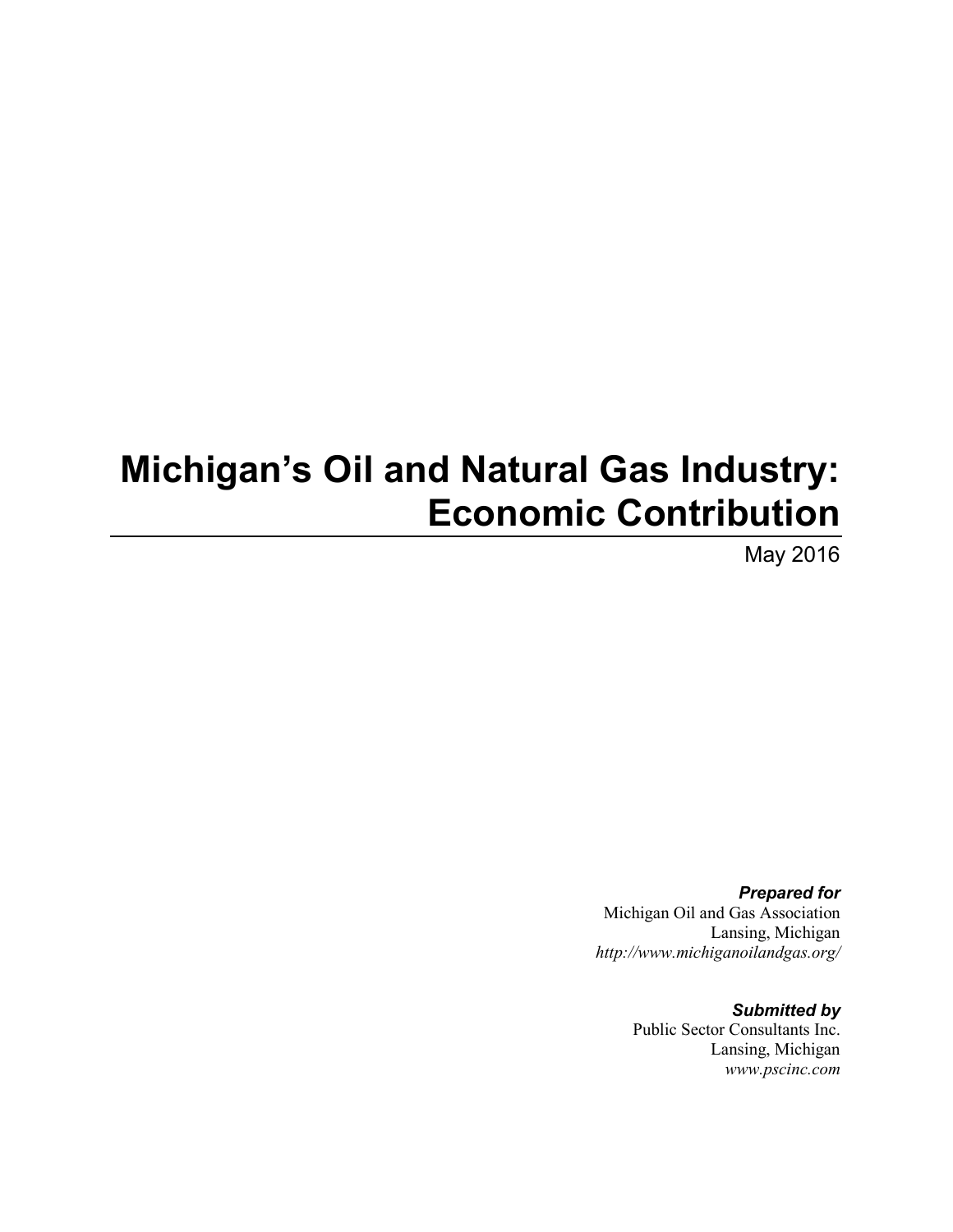Michigan's oil and natural gas industry plays an important role in Michigan's economy creating tens of thousands of jobs and billions of dollars of income for Michigan residents. In 2014, 62 of Michigan's 83 counties produced oil and/or natural gas, and historically, 65 of Michigan's counties have had production. Of Michigan's 83 counties, 82 have economic activity resulting from the presence of the oil and natural gas industry.

Oil and natural gas have a wide range of uses. Michigan natural gas is used to generate electricity and heat homes and businesses. Petroleum products are obviously used to power cars, but they are also used in the production of fertilizer, plastics, pharmaceuticals, dyes, detergents, and many other products.

Oil and natural gas economic activity generates hundreds of millions of tax dollars for Michigan governments including cities, villages, townships, and schools. Royalties paid on oil and natural gas extracted from state land help to support public outdoor recreation in Michigan through the purchase and development of land for outdoor recreation and by providing operating support for state parks. Royalty and lease payments relating to oil and natural gas on private lands are an important income source for thousands of Michiganders.

This report estimates the contributions of the oil and natural gas industry to Michigan's economy. These estimates include the production of oil and natural gas from extraction, to transportation including pipelines, to refining. The estimates do not include broader definitions of oil and natural gas activities such as gasoline service stations and the many broader uses of the products such as power generation or the manufacturing of plastics. By focusing strictly on the production process of the oil and natural gas industry, we gain a better picture of how the economy is affected by the industry's presence in Michigan. The direct employment estimates in this report represent the sectors that would be lost to the economy without the presence of the oil and natural gas production industry in Michigan. 1

The oil and natural gas industry in Michigan:

 $\overline{\phantom{a}}$ 

- Directly employed 22,781 workers statewide, which supported an additional 24,324 jobs, for a total of 47,105 jobs in 2015.
- Drove a total \$13.6 billion in economic output, making up 3 percent of the state's overall gross domestic product (GDP) in 2015.
- Generated approximately \$419 million in state and local taxes, including \$146 million in sales tax, \$160 million in local property taxes, \$60 million in severance tax payments, and \$53 million in income taxes in 2015. 2
- Paid approximately \$250 million in leasing and royalty payments to private landowners in 2014.

Employment in the Michigan oil and natural gas industry has doubled since 2005, from 11,089 jobs to 22,781 jobs. Jobs are forecast to increase an additional 46 percent over the next ten years, although the outlook for employment will be weaker if the recent drop in oil prices is sustained.

<sup>1</sup> This analysis is a contribution analysis, not a net economic impact analysis. Even with the removal of the oil and natural gas industry from Michigan's economy, some of those employed by the industry would remain in the state and work in other fields. The resulting indirect and induced impacts from their purchases would still be added to the economy.

<sup>2</sup> The severance tax figure is for 2014. This report uses 2015 figures when available. If 2015 figures were not available, the report uses totals for 2014.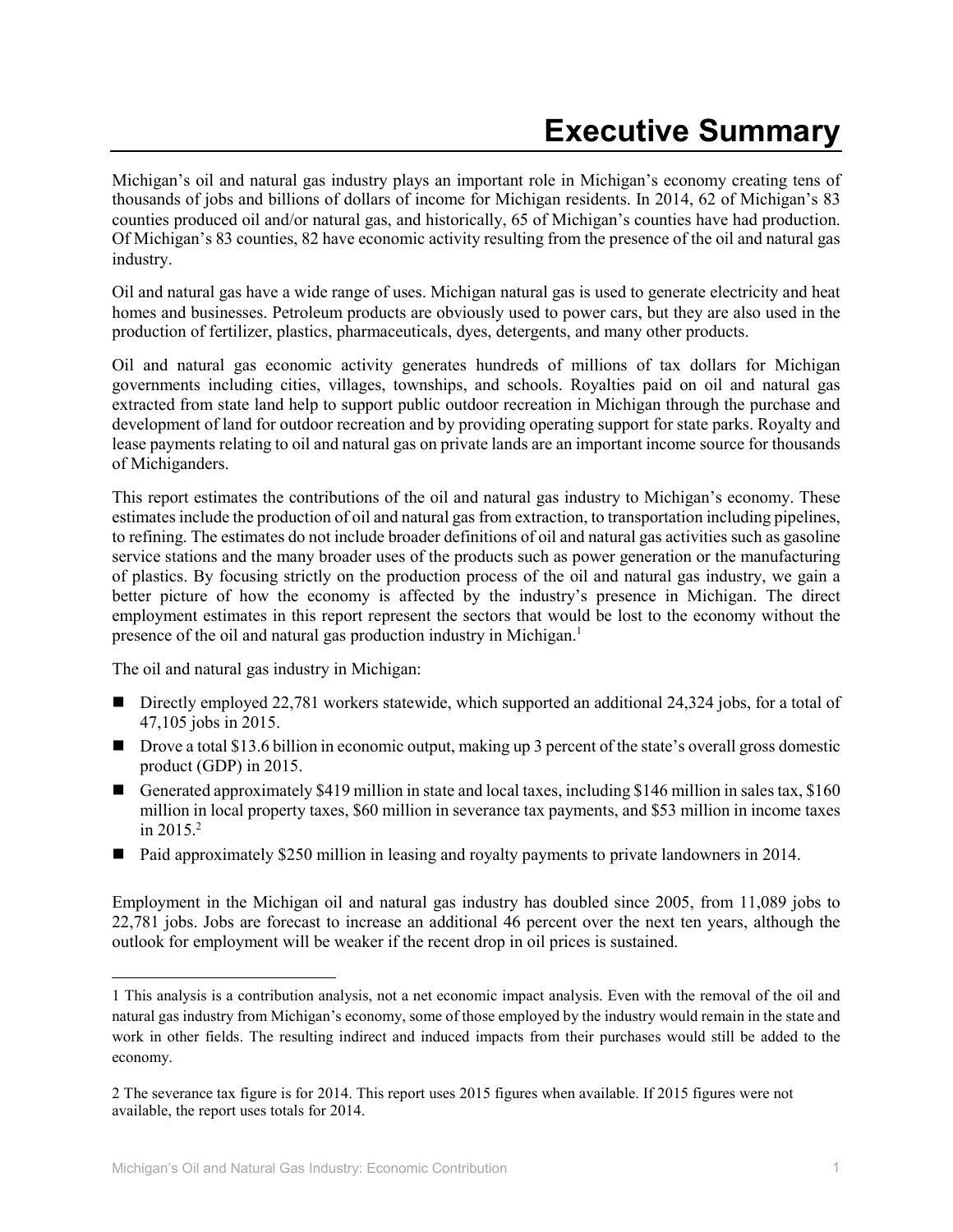Michigan's oil and natural gas industry has:

- Supported over \$1 billion in grants to local governments and state agencies from royalty payments deposited in the Michigan Natural Resources Trust Fund (MNRTF).
- **Deposited more than \$153 million in the Michigan State Parks Endowment Fund (MSPEF) to help** provide operating support to Michigan's state park system.

These grants are extremely important in supporting outdoor recreation in Michigan. Since its inception, the MNRTF has made more than 755 local property acquisitions and more than 467 state property acquisitions. The Fund has also supported more than 866 local and 105 state development projects. The MNRTF has supported projects in every county in Michigan. These projects, which are important to placemaking in Michigan, include trail development, restrooms and amenities at parks, ball fields, and many other important recreation assets. The MNRTF also purchases and protects environmentally sensitive areas. The MSPEF, which is supported with oil and natural gas revenues, provided one-third of state support to the state park system in 2014. This park system includes more than 70 state parks and 211 state recreation areas including 145 state forest campgrounds.

Michigan produced 7.1 million barrels (bbl.) of oil in 2014, and has 53 million bbl. of known oil reserves (U.S. EIA 2015a). Ongoing discoveries of new oil have been adding to Michigan's known reserves, and these reserves are actually higher than they were in 1998 (44 million bbl.). Michigan's 2014 natural gas production was 114,950 million cubic feet (mcf), ranking Michigan 18th highest among states. Michigan's known natural gas reserves total 1,845 billion cubic feet, with 10,500 producing wells.

Federal government projections show that oil and natural gas will be an important source of energy for years to come. The U.S. Energy Information Administration has forecast the sources of U.S. energy through 2040. In 2040, the U.S. will meet 29 percent of its energy needs through natural gas and 33 percent through petroleum and other liquids. With over half of U.S. energy needs being met by oil and natural gas in 2040, it is clear that these sources will remain an important part of the country's energy portfolio for decades to come.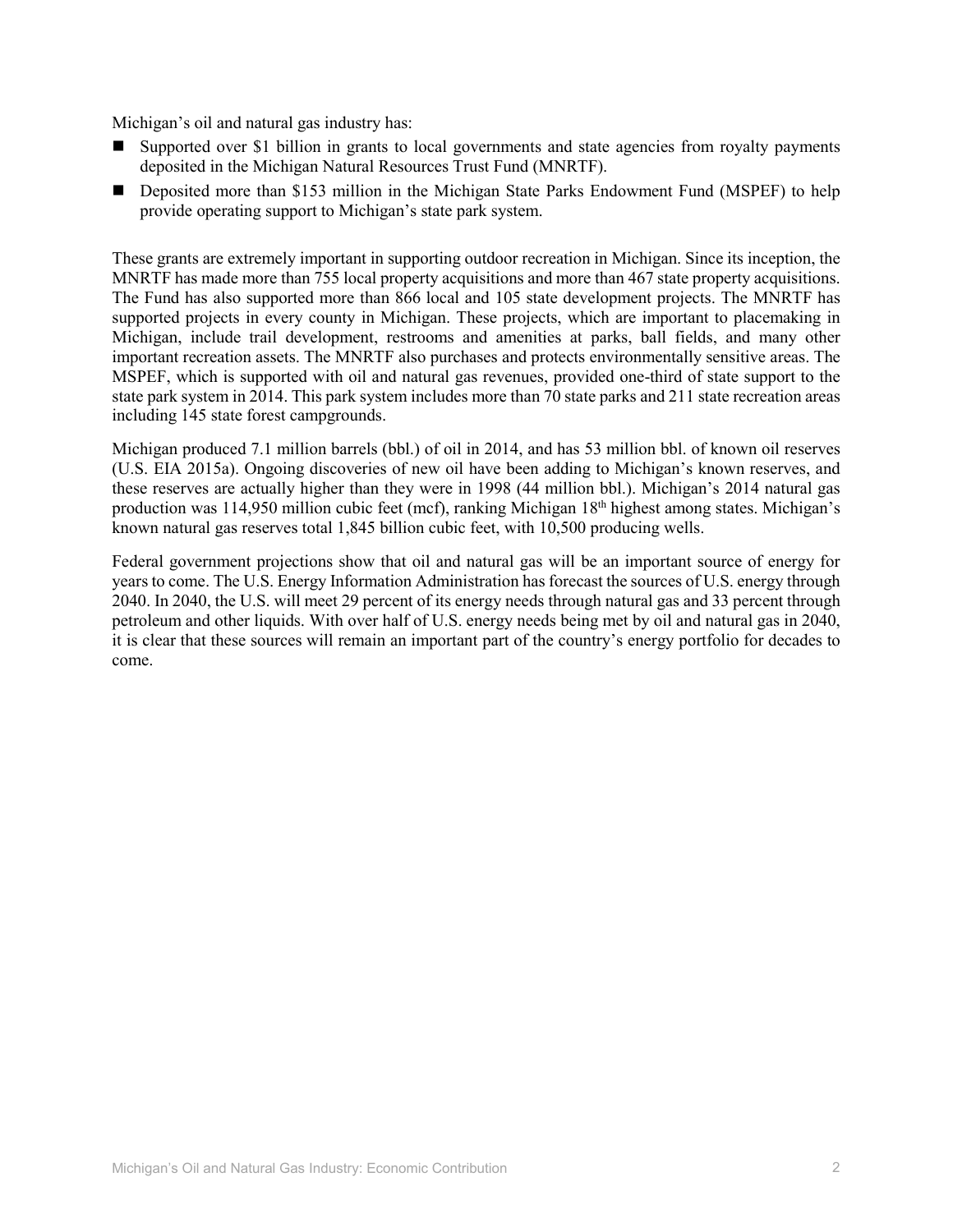## **Overview**

Michigan's oil and natural gas industry is an important part of the state's economy. In 2014, Michigan produced more than 7 million barrels of oil and 115 billion cubic feet of natural gas. The industry not only provides jobs and contributes to the state's overall GDP, but it also supports the state, local governments, and schools through tax payments. Royalties and lease payments to private landowners are an important source of income to thousands of Michigan residents. Local production also helps reduce the United States' reliance on foreign energy sources.

This report estimates the economic contribution of the oil and natural gas industry in Michigan, and it includes detailed statewide- and county-level information. The report focuses on the direct and indirect impacts of oil and natural gas drilling, extraction, transportation, and refining in 2015. Specifically, this report examines industry employment, wages, taxes paid, goods and services purchased by the industry, and the jobs, wages, and taxes resulting from these purchases. Lease payments, bonuses, and royalties paid to state and private landowners, severance tax payments to the state and property tax payments made to local governments, as well as payments to the Michigan Natural Resources Trust Fund and to the Michigan State Parks Endowment Fund are also included.

The report looks at recent growth in oil and natural gas employment and projects future job growth, and finally it provides detail on the training needed for these jobs as well as the Michigan education institutions that provide that training.

This report is divided into the following sections:

- Economic contribution estimates
- Oil and natural gas workforce
- Oil and natural gas funding for recreation in Michigan
- Role in Michigan's energy production
- $\Box$  Conclusion
- References
- $\blacksquare$  Appendix A: Data and methodology
- Appendix B: Educational institutions, by occupation

A separate supplement to this report contains estimates of the contributions of the oil and natural gas industry to each Michigan county. Individual county estimates or the full set of estimates for Michigan's 83 counties will be provided upon request.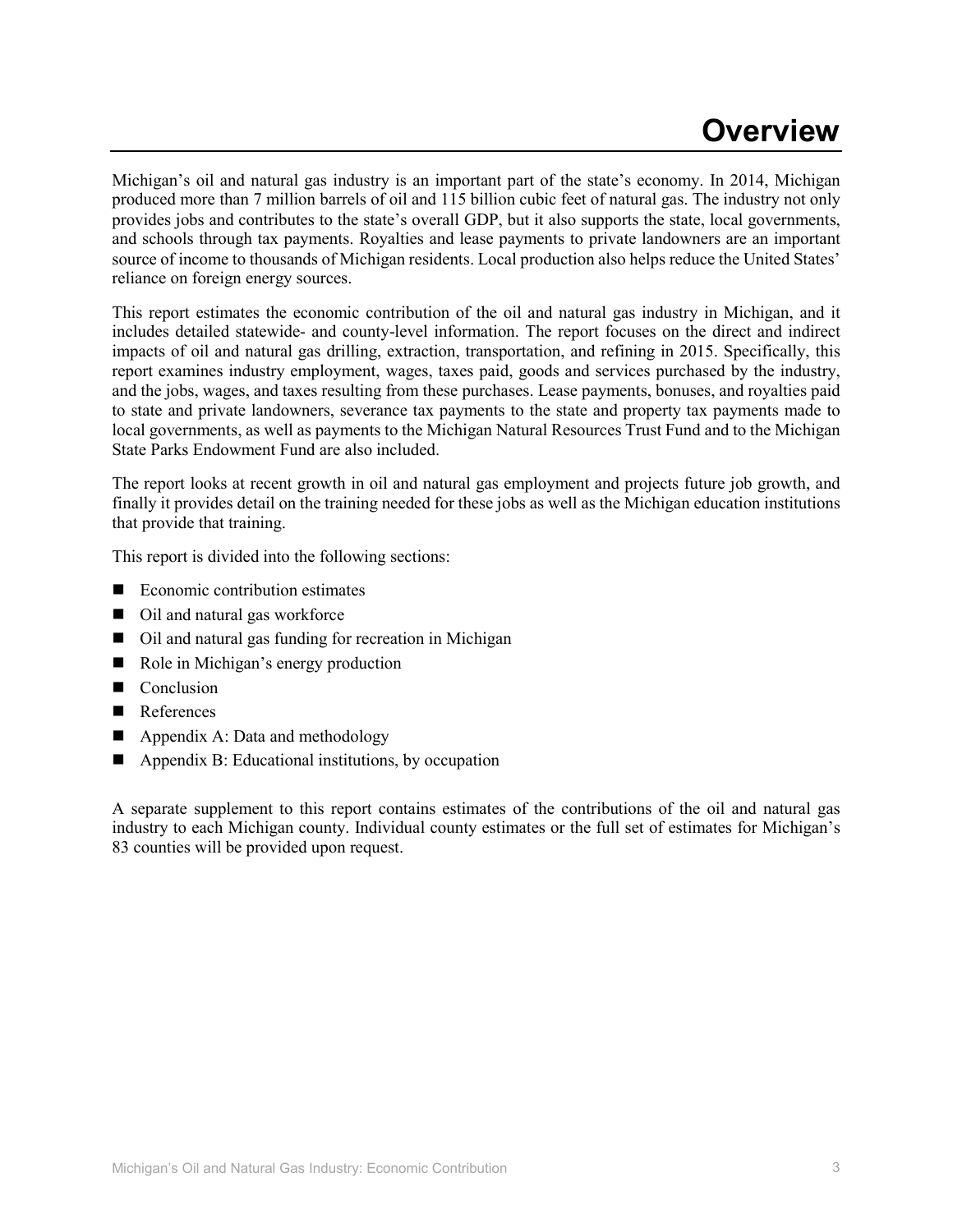## **Economic Contribution Estimates**

## **OVERVIEW**

The oil and natural gas industry has a significant economic impact in Michigan, creating jobs and income in 82 of Michigan's 83 counties. The industry directly employs people in the state through activities like oil and natural gas extraction, pipeline transportation, and refining. The industry also indirectly employs many people through the purchase of goods and services. For example, oil and natural gas companies hire surveyors, attorneys, and accountants. Finally, the spending of employees both directly and indirectly employed by the industry generates additional economic activity in sectors such as retail trade.

The estimates of the economic impact of the oil and natural gas industry in this report were created using the IMPLAN (IMpact analysis for PLANning) economic model–an input-output (I-O) model of the economy. I-O models trace spending as it moves through the economy to show how spending flows through interdependent industries to meet demand. IMPLAN was developed by the U.S. Department of Agriculture in the 1970s and was further developed in the 1980s through a partnership with the University of Minnesota. IMPLAN has been used in thousands of studies since it was first created. Government agencies, universities, and private institutions have used the model to estimate economic impacts, including the Environmental Protection Agency, the Federal Reserve Bank, Booz Allen Hamilton, Ernst & Young, and many others.

IMPLAN is currently owned by IMPLAN Group LLC in Huntersville, North Carolina. IMPLAN uses 536 industry classifications to model the economy, and can be used to model economic activity at the state, county, and zip code level. The software accounts for trade flows between industries in the study area and provides estimates of the multiplier effects of the initial industry spending and employment.

IMPLAN splits the economic contribution into the following categories:

- **Direct effect**: The direct employment and spending of the oil and natural gas industry.
- **Indirect effect**: The employment and spending generated by oil and natural gas industry purchases of goods and services.
- **Induced effect**: The effect on the economy from the household spending of those directly or indirectly employed by the oil and natural gas industry.

This analysis utilized individual county data for estimation of the county-level contributions of the oil and natural gas industry, using an industry-change analysis based on known employment numbers by sector. Each county and the state-level estimates were estimated separately. The statewide total is greater than the sum of the counties because some employment could not be attributed to specific counties and because a conservative approach was used for some counties where data were missing or underreported. Detail on the data utilized as well as the IMPLAN model is provided in Appendix A.

There are a number of studies examining the impact of the oil and natural gas industry at the national, state, or local level for various areas around the country. Most of these studies are economic contribution studies in that they do not identify the net gain resulting from the industries' presence but instead model the effect the overall industry has on the economy. These studies vary in how they define the extent of the oil and natural gas industry, from the very broad to the very narrow.

This report takes a conservative approach to defining the oil and natural gas industry to include only those industries that are related to the development, extraction, production, pipeline transportation, and refinement of oil and natural gas (see Exhibit 1). Subsequent uses for the produced oil and natural gas, such as fuel stations, are not included in the analysis. This model also takes care to modify the model's underlying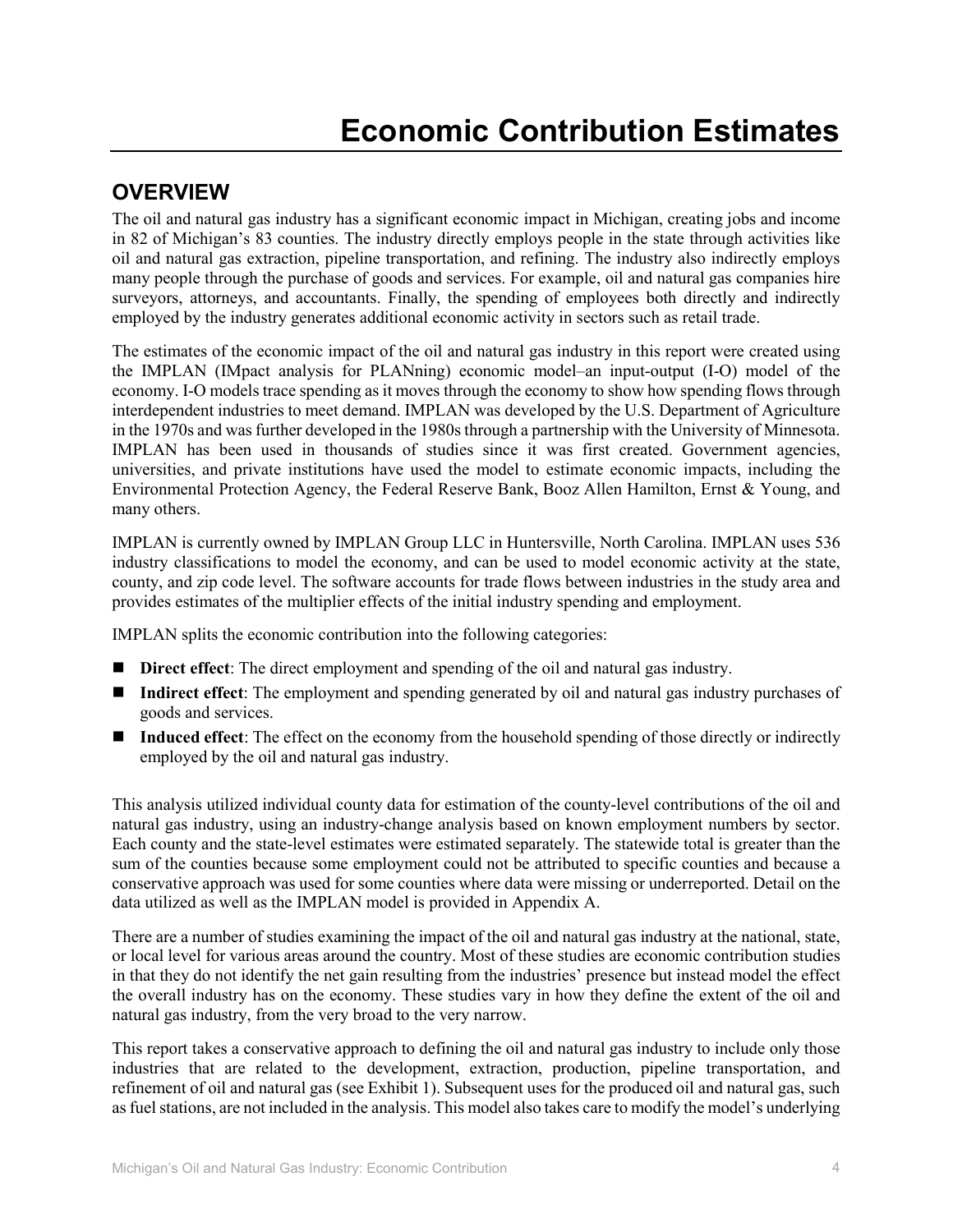assumptions for each county to ensure that the effects are not double counted (see Appendix A for more detail). Finally, this study does not make any assumptions regarding the presence of Michigan's oil and natural gas industry on the price of oil and natural gas products for Michigan consumers. If the presence of Michigan's oil and natural gas industry results in lower prices for Michigan consumers, it could have a significant economic impact. For example, approximately 4.5 billion gallons of gasoline are purchased in Michigan each year, and if the presence of Michigan's oil and natural gas industry lowers this price by even a few cents, it would result in a significant economic impact.

## **ECONOMIC IMPACT**

Exhibit 1 lists the industry sectors that were counted as part of the oil and natural gas industry for this analysis. For each industry the North American Industry Classification System (NAICS) code and the related IMPLAN sector are listed. The NAICS code is an industry classification system used by federal agencies to gather statistical data, and the IMPLAN sectors are the corresponding industries as defined in the IMPLAN model.

| <b>NAICS</b><br>Code | <b>Related</b><br><b>IMPLAN</b><br><b>Sector</b> | <b>Description</b>                                         | 2015<br><b>Employment</b> |
|----------------------|--------------------------------------------------|------------------------------------------------------------|---------------------------|
| 211111               | 20                                               | Oil and gas extraction                                     | 13,818                    |
| 211112               | 21                                               | Natural gas liquid extraction <sup>3</sup>                 | 801                       |
| 213111               | 37                                               | Drilling oil and gas wells <sup>3</sup>                    | 2,403                     |
| 213112               | 38                                               | Support activities for oil and gas operations              | 2,016                     |
| 237120               | 58                                               | Oil and gas pipeline and related structures construction   | 2,128                     |
| 324110               | 156                                              | Petroleum refineries                                       | 558                       |
| 333132               | 266                                              | Oil and gas field machinery and equipment<br>manufacturing | 28                        |
| 486110               | 413                                              | Pipeline transportation                                    | 40                        |
| 486210               | 413                                              | Pipeline transportation of natural gas                     | 881                       |
| 486910               | 413                                              | Pipeline transportation of refined petroleum products      | 108                       |
| Total                |                                                  |                                                            | 22,781                    |

**EXHIBIT 1.** Oil and Natural Gas Sectors

Source: Employment-level data from EMSI and IMPLAN Economic Modeling.

Michigan's oil and natural gas industry directly employed 22,781 people in 2015. The largest category of employment was in oil and gas extraction with industry employment of 13,818. Differences in the industry definitions at the six digit NAICS code level can be somewhat subtle. NAICS codes are also defined at more general levels, for example, the 3 digit NAICS code 211 is categorized as "oil and gas extraction" and encompasses both NAICS codes 211111 and 211112. This may be a more natural way of viewing extraction employment, and this sector has 14,619 jobs. Similarly, NAICS code 213, "support activities for mining" encompasses 213111 and 213112. This combined sector has employment of 4,419. The IMPLAN sectors often correspond to the more detailed six-digit NAICS codes in order to more accurately reflect how economic activity flows through the economy.

l

<sup>3</sup> See Appendix A for employment modifications made to sectors 21 and 37.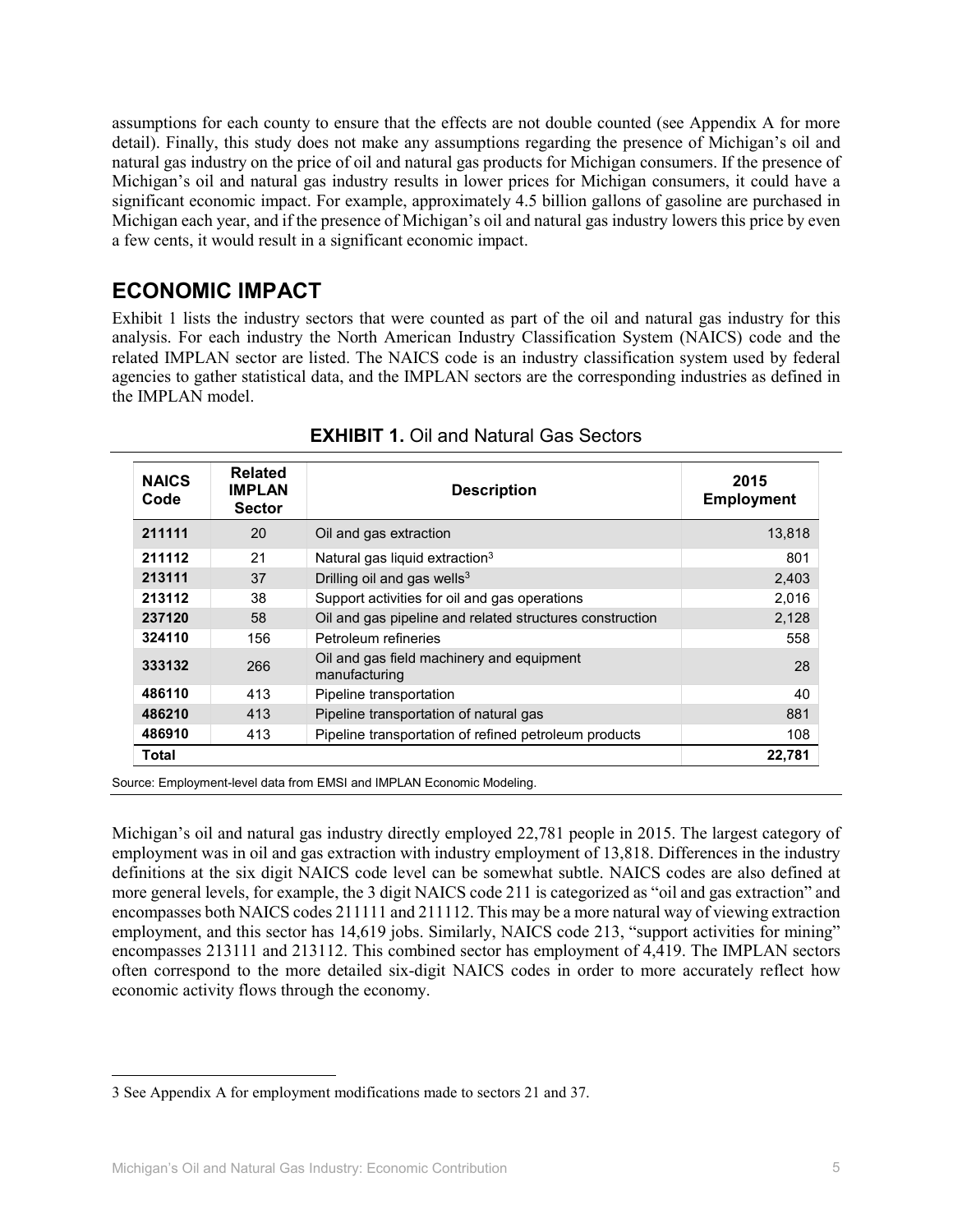In addition to direct employment, the oil and natural gas industry had over \$10 billion in output for 2015. Industry employment and output can fluctuate greatly from year to year due to changing energy prices and availability of resources. The 2015 total depicts the size of the industry at one point in time.

The direct impact of the oil and natural gas industry's presence further contributes an additional 24,324 induced and indirect jobs, for a total employment of 47,105. Direct labor income is over \$1.5 billion with a total labor income of nearly \$2.8 billion. The industry's direct output of \$10 billion drives an additional \$3.5 billion in indirect and induced impacts, for a total economic contribution of over \$13.6 billion. When compared to Michigan's overall GDP for 2014 of \$448.2 billion (BEA 2015), the oil and natural gas industry and its spending represents over 3 percent of Michigan's annual economy.

| Impact Type            | <b>Employment</b> | Labor Income<br>(millions of $$$ ) | Output<br>(millions of \$) |
|------------------------|-------------------|------------------------------------|----------------------------|
| <b>Direct Effect</b>   | 22.781            | \$1.540.4                          | \$10,070.0                 |
| <b>Indirect Effect</b> | 10.356            | \$626.0                            | \$1,726.5                  |
| <b>Induced Effect</b>  | 13.968            | \$590.9                            | \$1,829.1                  |
| <b>Total Effect</b>    | 47.105            | \$2,757.2                          | \$13,625.7                 |

| <b>EXHIBIT 2.</b> Oil and Natural Gas Industry Economic Contribution-Michigan |  |
|-------------------------------------------------------------------------------|--|
|-------------------------------------------------------------------------------|--|

\*Totals may differ due to rounding.

l

Source: Estimated by PSC using employment-level data from EMSI and IMPLAN Economic Modeling.

The economic contribution of the oil and natural gas industry was run for every county within Michigan and then for the state overall (see Appendix A for a detailed methodology).<sup>4</sup> Wayne and Oakland County contributed the most to the overall economy by supporting a combined total effect of over 12,000 jobs and over \$7.2 billion in output. For more information, separate report addendum containing one-page summaries of each of the 82 Michigan counties with oil and natural gas economic activity.<sup>5</sup> Their individual impacts are a snapshot in time using 2015 employment data and economic trade flows, and as with the statewide estimates, these can vary significantly from year to year.

As noted, the oil and natural gas industry creates economic activity in other sectors through its purchase of goods and services and through the purchases of goods and services made by its employees. Exhibit 3 shows the top 20 industries by employment that are not categorized as oil and natural gas industries based on their industry codes. As can be seen in the Exhibit, the oil and natural gas industry creates jobs in construction, wholesale and retail trade, truck transportation, restaurants, and hospitals.

### **EXHIBIT 3.** Top 20 Industries Supported by Oil and Natural Gas Activity by Employment

| <b>IMPLAN</b><br><b>Sector</b> | <b>Description</b>                                               | <b>Total Employment</b> |  |
|--------------------------------|------------------------------------------------------------------|-------------------------|--|
| 62                             | Maintenance and repair construction of nonresidential structures | 2.051                   |  |

4 The sum of the individual counties does not match the statewide analysis for two reasons: 1) some employment numbers could not be allocated to a specific county, so are only present in the statewide analysis; and 2) due to the need to add sectors or modify the model for several counties where industry data was missing or underreported, the individual county estimates use a conservative estimation methodology.

5 Houghton County has no activity in the oil and natural gas industry for 2015.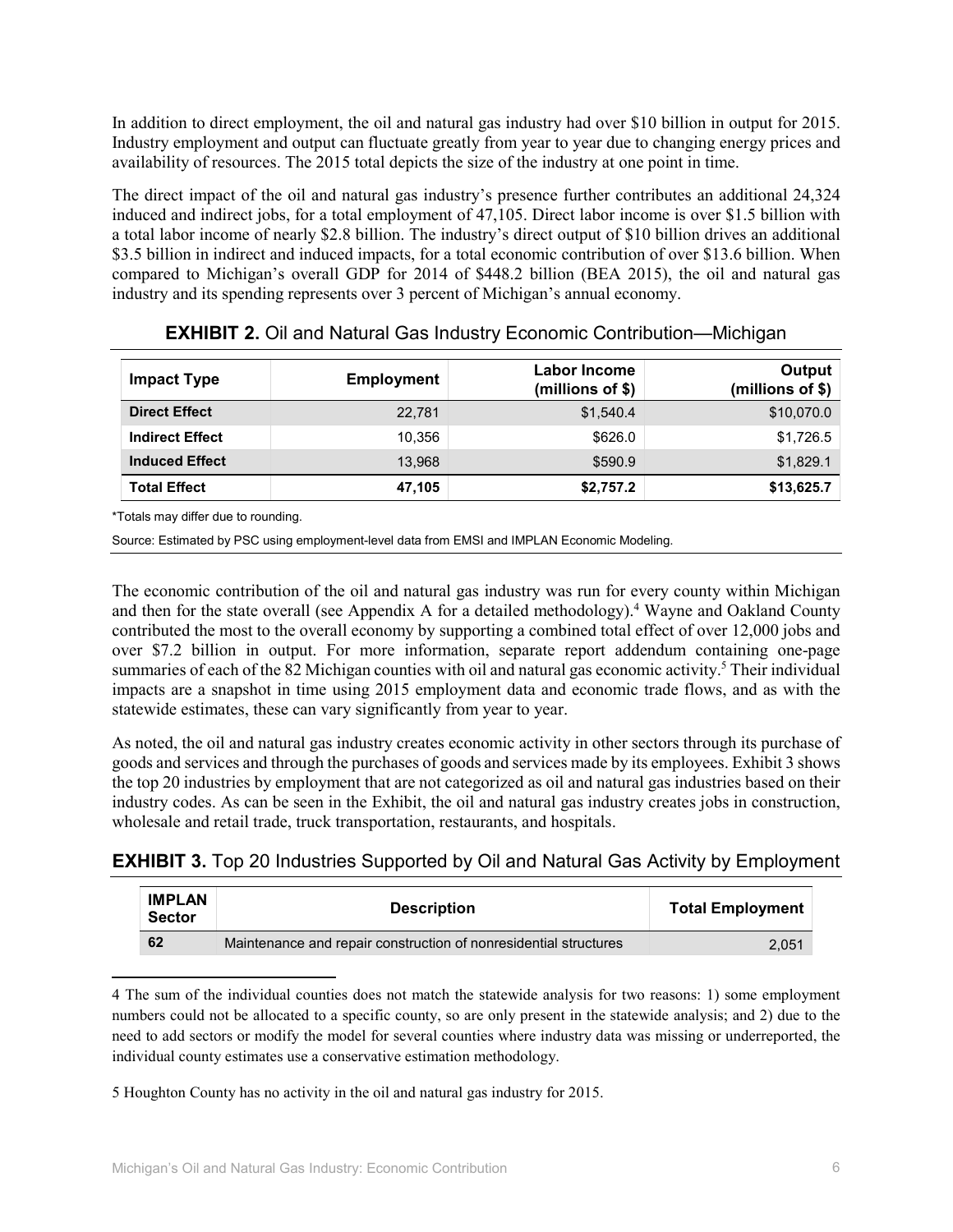| <b>IMPLAN</b><br><b>Sector</b> | <b>Description</b>                                        | <b>Total Employment</b> |
|--------------------------------|-----------------------------------------------------------|-------------------------|
| 395                            | Wholesale trade                                           | 1,047                   |
| 482                            | Hospitals                                                 | 854                     |
| 502                            | Limited-service restaurants                               | 825                     |
| 501                            | <b>Full-service restaurants</b>                           | 805                     |
| 440                            | Real estate                                               | 795                     |
| 461                            | Management of companies and enterprises                   | 744                     |
| 464                            | <b>Employment services</b>                                | 667                     |
| 468                            | Services to buildings                                     | 552                     |
| 449                            | Architectural, engineering, and related services          | 548                     |
| 411                            | Truck transportation                                      | 509                     |
| 447                            | Legal services                                            | 501                     |
| 405                            | Retail - General merchandise stores                       | 492                     |
| 436                            | Other financial investment activities                     | 416                     |
| 503                            | All other food and drinking places                        | 411                     |
| 475                            | Offices of physicians                                     | 409                     |
| 483                            | Nursing and community care facilities                     | 404                     |
| 400                            | Retail - Food and beverage stores                         | 377                     |
| 407                            | Retail - Nonstore retailers                               | 372                     |
| 433                            | Monetary authorities and depository credit intermediation | 349                     |

Exhibit 4 shows the industries with the largest output resulting from oil and natural gas activity. The top five industries all involve direct economic activity by the oil and natural gas industry. Not surprisingly, the largest economic impact of the industry is in the refining, extraction, pipeline transport, and drilling sectors. These top five sectors represent over two-thirds of the economic impact relating to the oil and natural gas industry. However, there is also significant economic activity in construction, wholesale trade, management, real estate and other industries.

| <b>IMPLAN</b><br><b>Sector</b> | <b>Description</b>                                                  | <b>Direct Output</b> | Indirect/Induced<br>Output | <b>Total Output</b> |
|--------------------------------|---------------------------------------------------------------------|----------------------|----------------------------|---------------------|
| 156                            | Petroleum refineries                                                | \$5,120.5            | \$0                        | \$5,120.5           |
| 20                             | Extraction of natural gas and crude<br>petroleum                    | \$2,478.5            | \$0                        | \$2,478.5           |
| 21                             | Extraction of natural gas liquids                                   | \$683.6              | \$0                        | \$683.6             |
| 413                            | Pipeline transportation                                             | \$600.5              | \$0                        | \$600.5             |
| 37                             | Drilling oil and gas wells                                          | \$575.2              | \$0                        | \$575.2             |
| 62                             | Maintenance and repair construction of<br>nonresidential structures | \$0                  | \$333.7                    | \$333.7             |
| 58                             | Construction of other new<br>nonresidential structures              | \$313.9              | \$0                        | \$313.9             |

#### **EXHIBIT 4.** Top 20 Industries by Output (millions of \$)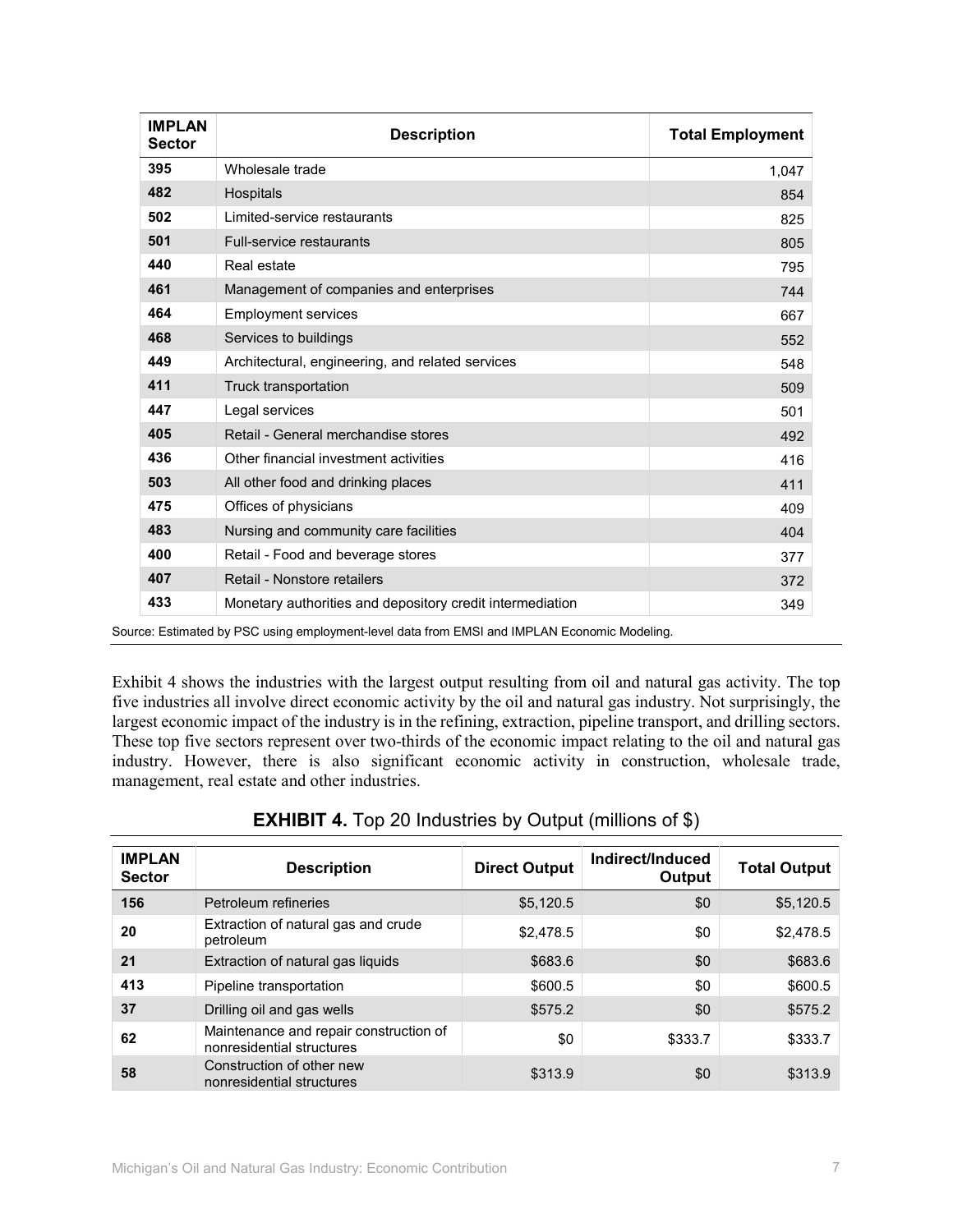| <b>IMPLAN</b><br><b>Sector</b> | <b>Description</b>                                                                           | <b>Direct Output</b> | Indirect/Induced<br>Output | <b>Total Output</b> |
|--------------------------------|----------------------------------------------------------------------------------------------|----------------------|----------------------------|---------------------|
| 38                             | Support activities for oil and gas<br>operations                                             | \$282.6              | \$0                        | \$282.6             |
| 395                            | Wholesale trade                                                                              | \$0                  | \$254.0                    | \$254.0             |
| 441                            | Owner-occupied dwellings                                                                     | \$0                  | \$230.2                    | \$230.2             |
| 461                            | Management of companies and<br>enterprises                                                   | \$0                  | \$181.4                    | \$181.4             |
| 440                            | Real estate                                                                                  | \$0                  | \$148.4                    | \$148.4             |
| 482                            | Hospitals                                                                                    | \$0                  | \$121.3                    | \$121.3             |
| 437                            | Insurance carriers                                                                           | \$0                  | \$86.8                     | \$86.8              |
| 449                            | Architectural, engineering, and related<br>services                                          | \$0                  | \$85.8                     | \$85.8              |
| 411                            | Truck transportation                                                                         | \$0                  | \$82.0                     | \$82.0              |
| 447                            | Legal services                                                                               | \$0                  | \$79.3                     | \$79.3              |
| 49                             | Electric power transmission and<br>distribution                                              | \$0                  | \$75.9                     | \$75.9              |
| 502                            | Limited-service restaurants                                                                  | \$0                  | \$63.1                     | \$63.1              |
| 475                            | Offices of physicians                                                                        | \$0                  | \$57.3                     | \$57.3              |
|                                | Source: Estimated by PSC using employment-level data from EMSI and IMPLAN Economic Modeling. |                      |                            |                     |

## **TAX IMPACT**

The Michigan oil and natural gas industry's economic activity generates taxes for the state, local governments, and schools in Michigan. In total, tax payments resulting from direct and indirect economic oil and gas activity totaled approximately \$419.5 million, or roughly \$42 per capita. <sup>6</sup> Estimates for the sales, property, and income taxes were generated using the IMPLAN model. Severance tax estimates were generated using data from the State of Michigan.

| <b>EXHIBIT 5.</b> Tax Impacts (millions of \$) |  |  |  |  |  |
|------------------------------------------------|--|--|--|--|--|
|------------------------------------------------|--|--|--|--|--|

| <b>Severance Tax</b> | <b>Sales Tax</b> | <b>Local Property</b><br>Tax | Income Tax |
|----------------------|------------------|------------------------------|------------|
| \$60.3               | \$145.7          | \$160.1                      | \$53.4     |

Source: Tax estimates were produced using data from the Michigan Department of Treasury, IMPLAN, and the oil and gas industry.

### *Severance Tax*

 $\overline{\phantom{a}}$ 

Oil and natural gas companies pay a severance tax to the state on the gross cash value of oil and natural gas severed, or extracted from the ground. The tax rate is 6.6 percent for oil and 5 percent for natural gas. Marginal wells, which are wells near the end of their economic life, pay a tax rate of 4 percent. Oil and natural gas companies paid \$60.3 million in severance tax to the state in FY 2014. Since this tax is based on the price of oil and natural gas, reduction in oil and natural gas prices will reduce the amount this tax generates. Lower oil prices in FY 2015 reduced severance tax collections to \$30.5 million. The severance tax is deposited into the state's general fund. General fund revenues are discretionary and can be used by

<sup>6</sup> The severance tax estimate is for FY 2014, while the sales, property, and income tax estimates are for FY 2015. FY 2014 severance tax data were used because county-level data were not available for FY 2015.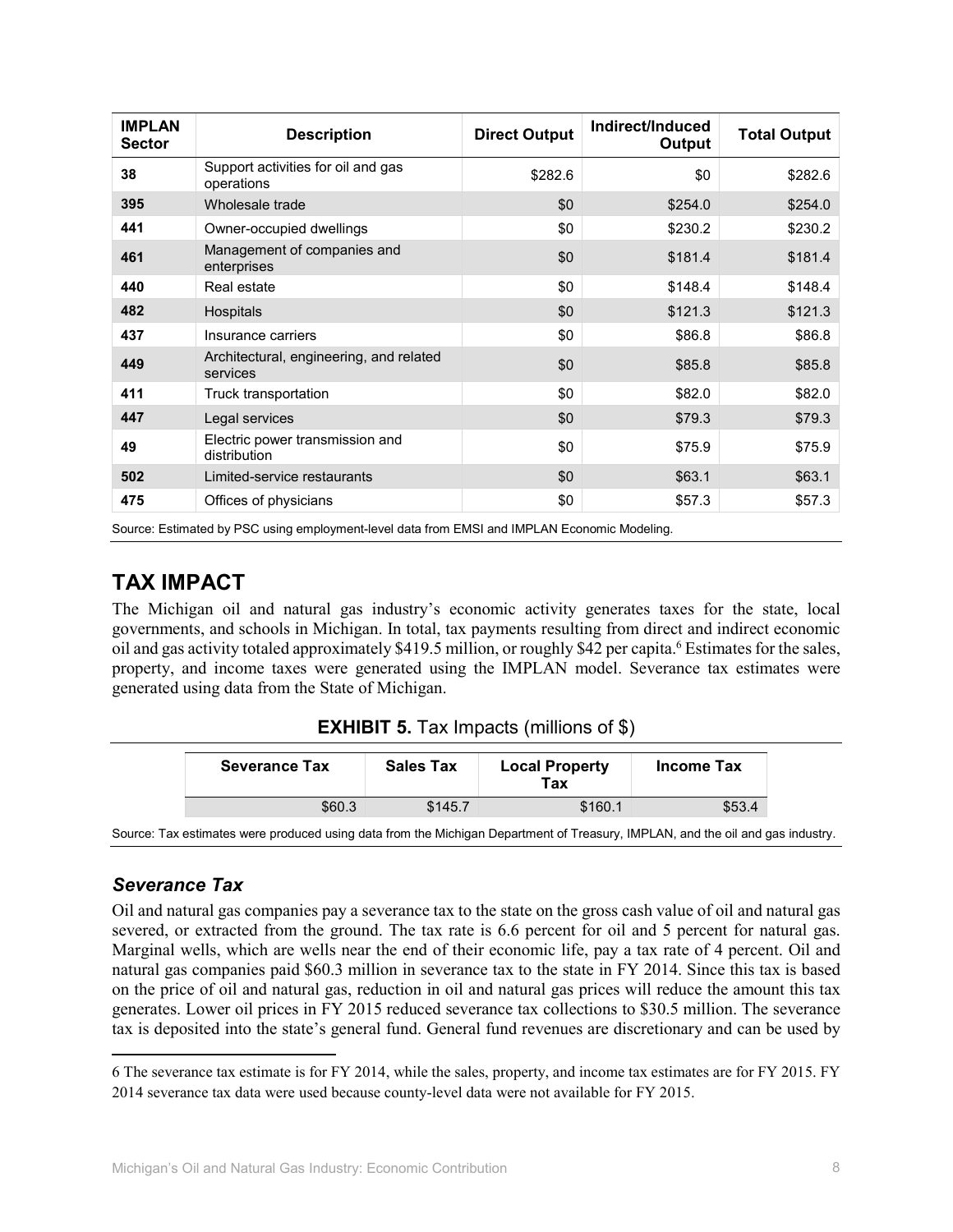the legislature for any purpose. In recent years, these funds have been primarily used for higher education, Medicaid, corrections, and the operating budgets of state agencies. This report uses the FY 2014 amount because county-level data were available for FY 2014.

#### *Sales Tax*

Michigan levies a 6 percent retail sales tax on the purchase of tangible personal property for use or consumption. Oil and natural gas companies and their employees pay this tax directly on their purchases. Oil and natural gas economic activity generated approximately \$145.7 million in FY 2015. The sales tax is levied by the state, but much of the money is returned to school districts and local governments. Approximately three quarters of Michigan's sales tax is deposited into the state's School Aid Fund, which is used to fund local K–12 schools. In addition, approximately 15 percent of the state's sales tax is returned to local cities, villages, townships, and counties through the state's revenue sharing program.

### *Local Property Tax*

Oil and natural gas companies pay property taxes on the land, structures, facilities, and personal property that they own, including pipelines.7 In addition, employees of oil and natural gas companies and firms supported by oil and natural gas activities also pay property taxes on their own personal residences. Property taxes support local governments including cities, villages, townships, counties, and libraries. A small portion of the property tax is remitted to the state as part of the state education tax. The state, however, returns this money to local school districts through appropriations from the state's School Aid Fund. In FY 2015, oil and natural gas economic activity generated an estimated \$160.1 million in property taxes.

#### *Income Taxes*

Oil and natural gas companies and the firms that do business with the industry are subject to the state's 6 percent corporate income tax. Income earned by individuals is subject to the state's 4.25 percent individual income tax, and is also potentially subject to city income taxes. Oil and natural gas economic activity generated approximately \$53.4 million in income taxes.

## **ROYALTY AND LEASE PAYMENTS**

The oil and natural gas industry makes significant payments to landowners relating to the leasing of land and for royalties relating to the extraction of oil and natural gas. Landowners generally receive a bonus or lease payment when they reach an agreement with an oil or natural gas company to provide the company with access to the land and the rights to oil and natural gas on the property. Finally, landowners are paid royalties, which is an agreed-upon share of gross revenues from the sale of any oil and natural gas extracted from the land. Oil and natural gas companies make these payments to the government when the oil and gas is on publicly owned land and to private individuals when the oil and natural gas in on privately owned land.

### *Public Royalties*

 $\overline{\phantom{a}}$ 

Oil and gas firms pay royalties to the state for any oil and natural gas related activity on public lands. These royalties are used to support recreation activities in the state through the Michigan Natural Resources Trust

<sup>7</sup> Michigan's personal property tax is being phased out. Much of oil and natural gas personal property is classified as utility property and will not be subject to the phase-out. For more information see:

http://www.michiganbusiness.org/cm/Files/Fact-Sheets/MIPersonalPropertyTaxReform.pdf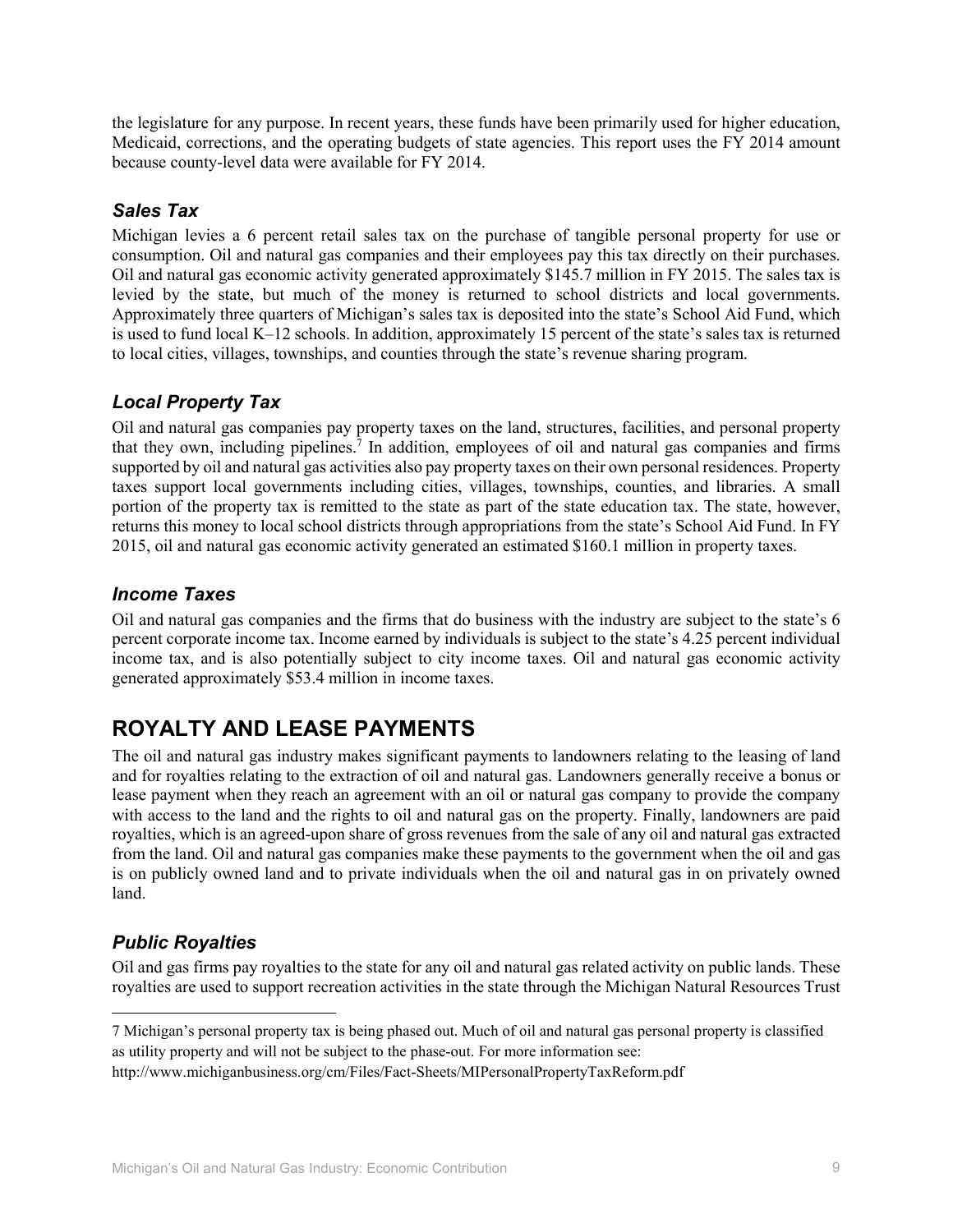Fund and the Michigan State Parks Endowment Fund. Royalties are deposited into the Game and Fish Protection Fund if the public land was purchased with Game Fish Protection Fund monies. Funding for recreational activities is discussed in more detail later in the report. In 2014, these royalties totaled \$42.9 million.<sup>8</sup>

Royalties are also paid for oil and natural gas extracted from federal lands. In 2014, these royalties totaled \$1.2 million. Therefore, royalties paid to the state and federal government in 2014 totaled \$44.1 million.

#### *Public Lease Payments*

Oil and natural gas leases on state-owned lands originate at public auctions held twice per year by Michigan's Department of Natural Resources (MDNR). The state has been leasing state-owned oil and natural gas rights through public auction since 1929, and in 2014, the bonus and lease payments from the two auctions totaled \$2.3 million (MDNR 2016). These payments are also made for the leasing rights on federal land, and in 2014 the payments for federal rights totaled \$0.4 million. Therefore, public lease and bonus payments to the state and federal governments totaled \$2.7 million for FY 2014.

#### *Private Royalties*

The industry paid an estimated \$214.5 million in royalties to private individuals, consisting of \$124.4 million in oil royalties, and \$90.1 million in natural gas royalties. As part of this research, the private royalty payments were estimated for the 62 Michigan counties with oil and natural gas production. Royalties were estimated by first looking at oil and natural gas production by county. The total value of oil and gas extracted from private lands was estimated using 2014 severance tax payments since these payments are based on the value of extracted resources. Given the share of oil and natural gas produced in each county and the estimated value of production statewide, we estimated the value of private production for each county. Finally, based on information provided by the Michigan Oil and Gas Association, we assumed that the royalty share of production on private land, which includes the royalty that goes directly to the private landowner and the other royalties owed to private individuals as part of the lease, was 22 percent. The estimate of private oil and natural gas royalties paid in each Michigan county is included in the separate report addendum.

#### *Private Lease Payments*

l

The Michigan Oil and Gas Association estimates that the industry paid private individuals \$37.8 million in private lease and bonus payments in 2014.

| <b>Public Royalty</b> | <b>Public Lease and</b> | <b>Private Royalty</b> | <b>Private Lease and Bonus</b> |
|-----------------------|-------------------------|------------------------|--------------------------------|
| <b>Payments</b>       | <b>Bonus Payments</b>   | <b>Payments</b>        | <b>Payments</b>                |
| \$44.1                | \$2.7                   | \$214.5                | \$37.8                         |

| <b>EXHIBIT 6.</b> 2014 Royalty and Lease Payments (millions of \$) |  |  |  |  |  |  |
|--------------------------------------------------------------------|--|--|--|--|--|--|
|--------------------------------------------------------------------|--|--|--|--|--|--|

Source: PSC estimates using production data and the Michigan Oil and Gas Association.

<sup>8</sup> FY 2014 royalty estimates are used because FY 2015 estimates were unavailable.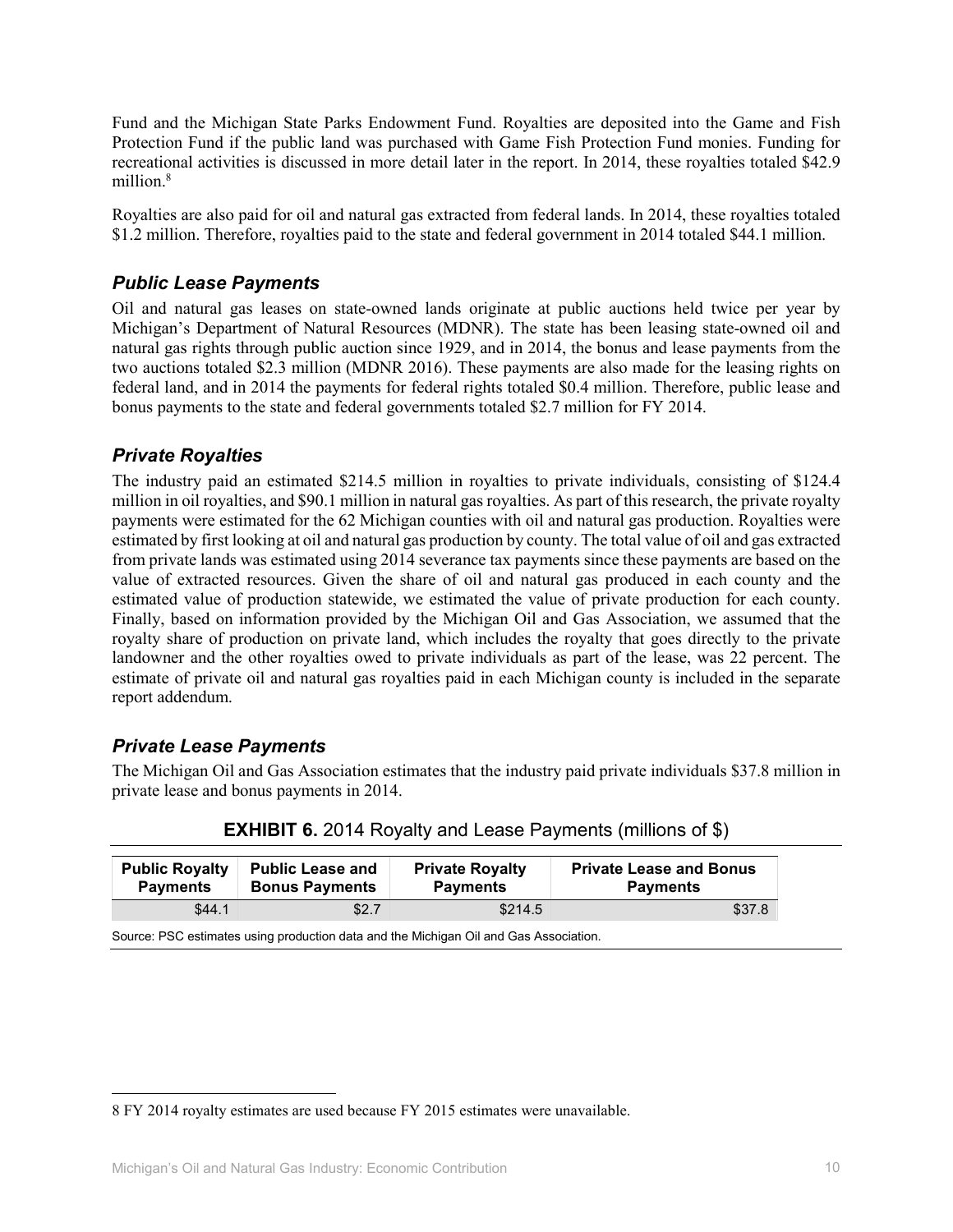## **INDUSTRY EMPLOYMENT**

Between 2007 and 2013, the number of oil and natural gas workers in the U.S. increased 51.2 percent (Polzin 2014). According to the World Economic Forum (WEF), from 2010 to 2011 alone, oil and natural gas industry employment grew by 4.9 percent, directly adding 37,000 jobs to the U.S. economy (2013). From 2005 to 2015, Michigan's oil and natural gas industry employment grew by over 105 percent, primarily due to larger increases in crude petroleum and natural gas extraction (140 percent increase) and natural gas liquid extraction and drilling of oil and gas wells (181 percent increase) sectors. Significant growth was also seen in the oil and natural gas pipeline and related structures construction as well as support activities for oil and gas operations (see Exhibit 7).

| <b>Description (IMPLAN Code)</b>                                              | 2005<br>Jobs | 2015<br>Jobs | 2025<br>Jobs | 2005-2015<br><b>Percent</b><br>Change | 2015-2025<br><b>Percent</b><br>Change |
|-------------------------------------------------------------------------------|--------------|--------------|--------------|---------------------------------------|---------------------------------------|
| Crude Petroleum and Natural Gas Extraction (20)                               | 5,792        | 13.818       | 20.351       | 139.6%                                | 47.3%                                 |
| Natural Gas Liquid Extraction (21) and Drilling Oil<br>and Gas Wells $(37)^9$ | 1,142        | 3.204        | 5.281        | 180.6                                 | 64.8                                  |
| Support Activities for Oil and Gas Operations (38)                            | 1,338        | 2,016        | 2,570        | 50.7                                  | 27.5                                  |
| Oil and Gas Pipeline and Related Structures<br>Construction (58)              | 1,330        | 2,128        | 3,469        | 60.0                                  | 63.0                                  |
| Petroleum Refineries (156)                                                    | 324          | 558          | 598          | 72.2                                  | 7.2                                   |
| Oil and Gas Field Machinery and Equipment<br>Manufacturing (266)              | $<$ 10       | 28           | 54           | >208.0                                | 92.9                                  |
| Pipeline Transportation of Crude Oil (413)                                    | 44           | 40           | 25           | $-9.4$                                | $-37.5$                               |
| Pipeline Transportation of Natural Gas (413)                                  | 1,009        | 881          | 771          | $-12.7$                               | $-12.5$                               |
| Pipeline Transportation of Refined Petroleum<br>Products (413)                | 108          | 108          | 105          | 0.0                                   | $-2.8$                                |
| Total                                                                         | 11,089       | 22,781       | 33,224       | 105.4                                 | 45.9                                  |

#### **EXHIBIT 7**. Oil and Natural Gas Industry Sectors

\*Totals may differ due to rounding.

 $\overline{\phantom{a}}$ 

Source: Employment-level data from EMSI, 2016.

Michigan currently employs nearly 23,000 people directly in the oil and natural gas industry.<sup>10</sup> Using projections from EMSI, we estimate that employment in the oil and natural gas industry will continue to expand in Michigan, adding over 10,000 jobs (45.9 percent) between 2015 and 2025 to bring the total to over 33,000 jobs. These projections are based on the recent activity and past employment changes in oil and natural gas industry. The estimates will be impacted by both the future price of oil and natural gas as well as the availability of oil and natural gas in Michigan. The price of oil is quite volatile and has recently fallen sharply—oil averaged over \$90 per barrel from 2011 to 2014 but is currently around \$40 per barrel

<sup>9</sup> See appendix A for a description of the employment modifications to these sectors.

<sup>10</sup> This includes employment of those categorized as extended proprietors who are "workers who are counted as proprietors, but classify the income as peripheral to their primary employment" (EMSI 2012). These employees need to be included in an input output analysis for a particular industry/sector.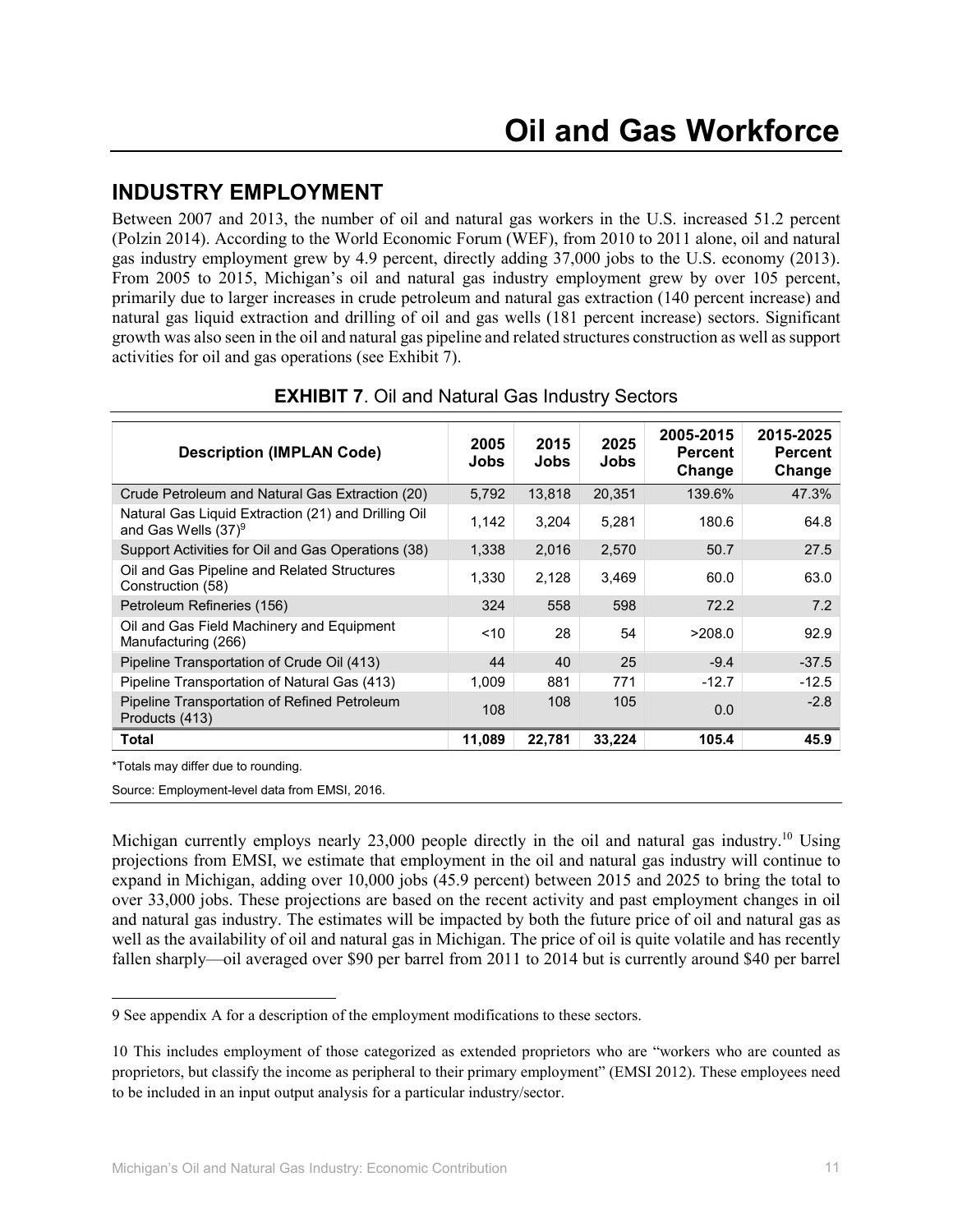(see Exhibit 8). If these lower prices persist, employment in oil related industries will likely be significantly lower than these projections. In addition, while new methods for finding and extracting oil and natural gas may offer continued growth, it is uncertain the extent to which Michigan's market can actually expand.



**EXHIBIT 8.** Price per Barrel of Oil (Adjusted for Inflation)

Source: St. Louis Federal Reserve Bank and PSC calculations. Prices adjusted to 2016 dollars using the U.S. CPI-U for March of 2016.

Most of Michigan's oil and natural gas related jobs are in the crude petroleum and natural gas extraction sector, making up nearly 61 percent of the state's oil and natural gas industry employment. An additional 14 percent of employment is in the natural gas liquid extraction and drilling oil and gas wells sectors, while nearly 9 percent is in the sectors of oil and natural gas pipeline and related structures construction (see Exhibit 9).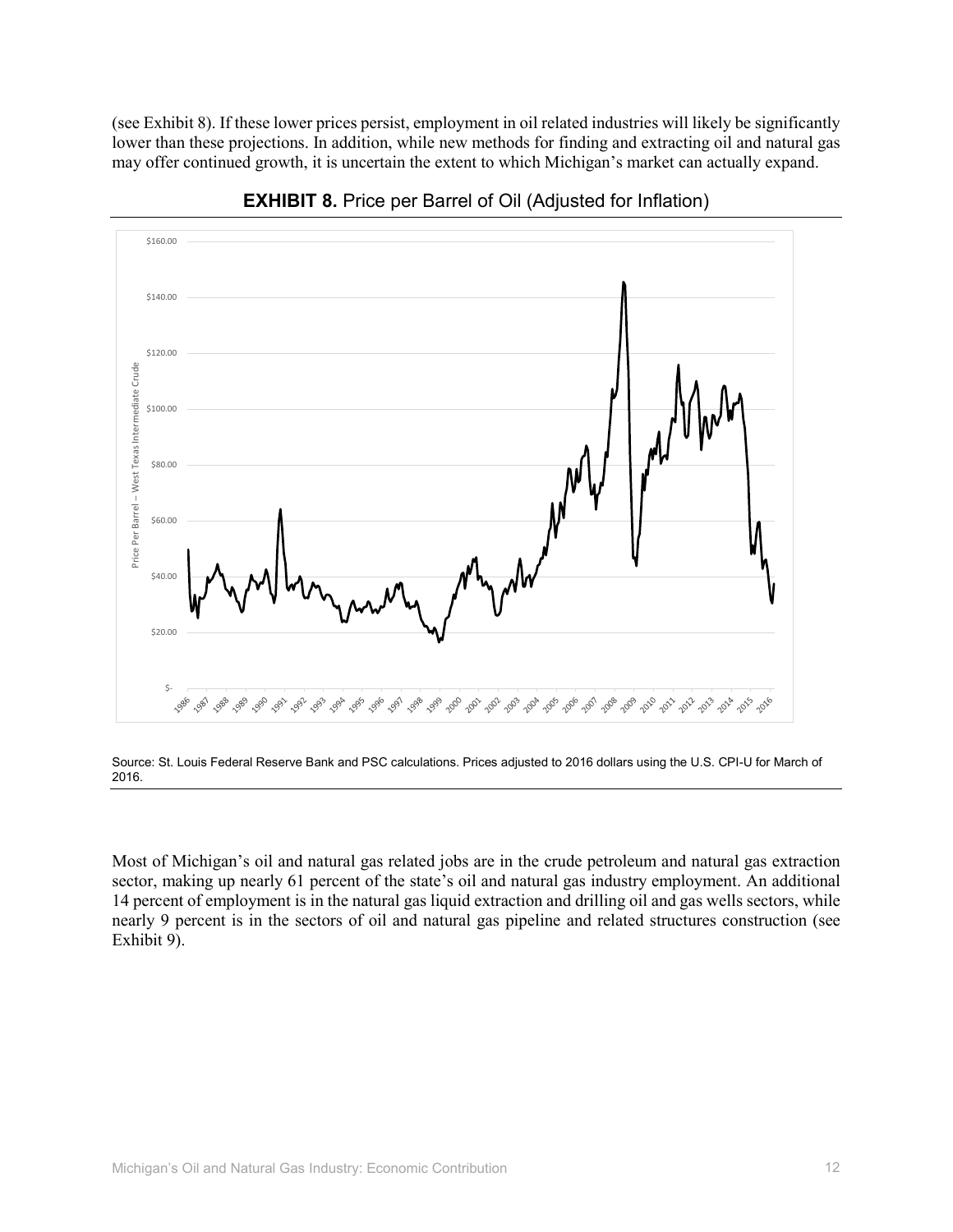

#### **EXHIBIT 9.** Share of Oil and Natural Gas Industry

#### *Education Requirements*

**.** 

Oil and natural gas jobs are relatively high paying. The Bureau of Labor Statistics (BLS) reports that the U.S. average annual wage in the oil and natural gas industry was about \$108,000 in 2013. This wage is more than double the average of \$49,800 for all workers (Polzin 2014). In Michigan, oil and gas industry employees earned an average of \$105,533 per year, compared to the statewide average of \$56,712 for 2015.11 This average includes compensation for overtime. The industry employs workers at a variety of education levels. The entry level education requirements for the majority of oil and natural gas industry related occupations, from roustabouts to rotary drill operators, is a high school diploma or less. Workers in jobs that do not require a formal education credential often develop significant skills through on-the-job training, including working with more experienced and more highly skilled workers. The occupation of geological and petroleum technicians typically requires and associates degree, while geoscientists and petroleum engineers require a bachelor's degree.

<sup>11</sup> Total earnings for the oil and natural gas industry and the state of Michigan are for 2015, excluding extended proprietors. Extended proprietors may have low or no earnings in a given year, as this is not a primary source of income for this group.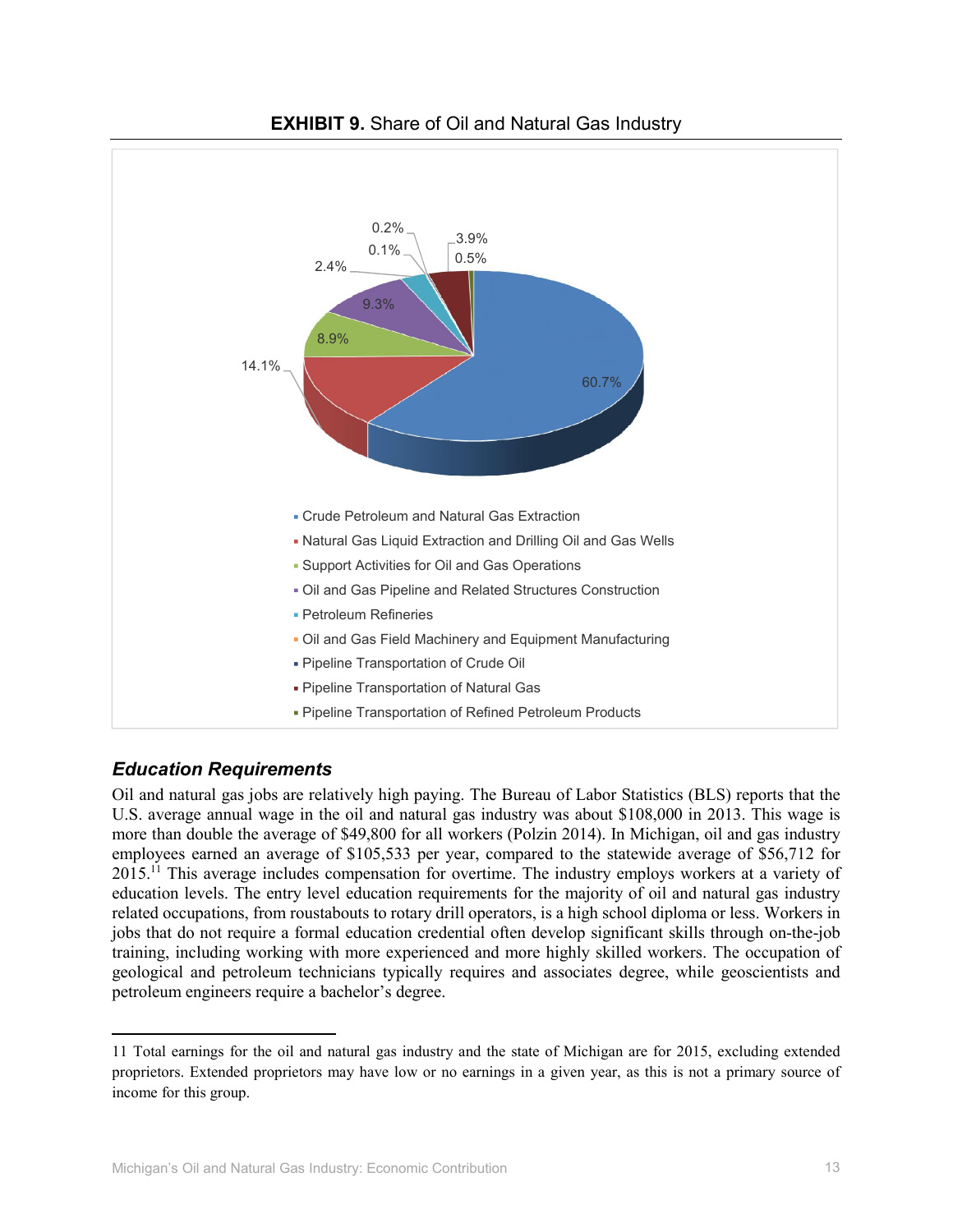| <b>Standard</b><br>Occupational<br><b>Classification</b><br>(SOC) Code | <b>Description</b>                                                  | <b>Entry Level Education</b> | <b>Median</b><br><b>Hourly</b><br><b>Earnings</b> |
|------------------------------------------------------------------------|---------------------------------------------------------------------|------------------------------|---------------------------------------------------|
| 17-2171                                                                | Petroleum Engineers                                                 | Bachelor's degree            | \$58.68                                           |
| 19-2042                                                                | Geoscientists, Except Hydrologists and<br>Geographers               | Bachelor's degree            | 36.18                                             |
| 19-4041                                                                | Geological and Petroleum Technicians                                | Associate's degree           | 19.27                                             |
| 47-5011                                                                | Derrick Operators, Oil and Gas                                      | Less than high school or GED | 19.42                                             |
| 47-5012                                                                | Rotary Drill Operators, Oil and Gas                                 | Less than high school or GED | 22.87                                             |
| 47-5013                                                                | Service Unit Operators, Oil, Gas, and Mining                        | Less than high school or GED | 25.39                                             |
| 47-5041                                                                | <b>Continuous Mining Machine Operators</b>                          | High school diploma or GED   | 18.79                                             |
| 47-5071                                                                | Roustabouts, Oil and Gas                                            | Less than high school or GED | 19.84                                             |
| 47-5081                                                                | <b>Helpers--Extraction Workers</b>                                  | High school diploma or GED   | 14.06                                             |
| 47-5099                                                                | Extraction Workers, All Other                                       | High school diploma or GED   | 22.34                                             |
| 51-8093                                                                | Petroleum Pump System Operators, Refinery<br>Operators, and Gaugers | High school diploma or GED   | 26.21                                             |
| 53-7073                                                                | <b>Wellhead Pumpers</b>                                             | Less than high school or GED | 19.76                                             |
|                                                                        | Source: Estimated using employment-level data from EMSI, 2016.      |                              |                                                   |

#### **EXHIBIT 10.** Oil and Natural Gas Occupations

Exhibit 10 shows the twelve most common occupations specific to the oil and natural gas industry based on Standard Occupational Classification (SOC) codes. There are many other occupations that are employed by the oil and gas industry, such as managers, truck drivers, accountants, and more. Since these occupations are not specific to the oil and natural gas industry, they are not included in this report. This table notes the entry level education generally required for each occupation. Some people in the oil and natural gas industry, however, choose to get advanced training, such as engineering or geology degrees, from universities and colleges in Michigan. Community colleges that train individuals in oil and natural gas industry trades are difficult to identify because the courses are more general, such as welding programs, and apply to a number of occupations. Appendix B contains a list of occupational degrees related specifically to the oil and natural gas industry and the corresponding institutions in Michigan where those degrees are offered.

#### *Landmen*

The oil and gas industry employs individuals known as landmen, who are responsible for the acquisition, administration, and disposition of mineral and surface rights for companies involved directly or indirectly with the oil and natural gas industry. Services provided by landmen include negotiating for mineral rights and determining the ownership of mineral rights through the search of public records.

Many oil and gas attorneys are practicing landmen, but no specific degree is required to be a landman. Professional certification can be obtained through the American Association of Professional Landmen (AAPL). Landmen certifications include registered landman, the initial level of certification; registered professional landman, the midlevel designation; and certified professional landman, the highest level credential offered by the AAPL. Requirements to be a certified professional landman include a bachelor's degree, the equivalent of ten years of experience in landwork, and a passing grade on a certification exam (AAPL 2016). Since landmen can be attorneys, engineers, or other professionals, they cannot be identified separately in the employment data.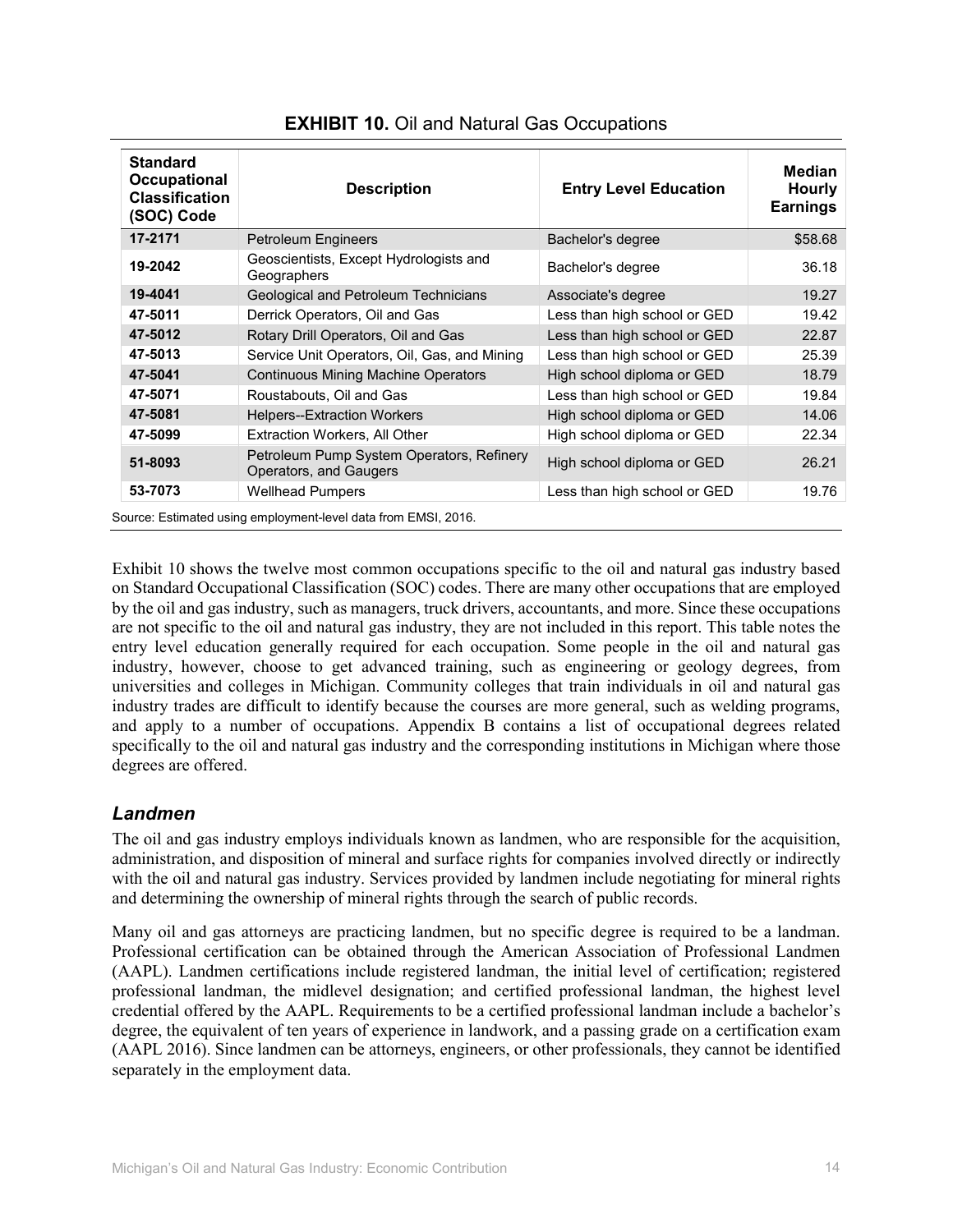# **Oil and Natural Gas Funding for Recreation in Michigan**

Oil and natural gas revenues help to support recreation activities in Michigan by funding the purchase and development of land for state and local parks and recreation projects and by providing revenues for state parks. In 1984, Michigan voters approved Proposal B, which amended the state constitution to create the Michigan Natural Resources Trust Fund. The amendment required that oil and natural gas royalty payments from state lands be placed in the MNRTF to acquire and develop state lands for resource protection and public outdoor recreation (MDNR 2016b).

Since its inception, the MNRTF has appropriated more than \$1 billion in grants to local governments and state agencies to support projects in every county in Michigan. Funded projects include \$196 million for trails, acquisition, and/or development of more than 1,000 parks, and a variety of projects including trailheads, restrooms and amenities, and ball fields (MDNR 2015).

MNRTF acquisitions include:

- 755 local acquisitions totaling \$329.9 million
- $\blacksquare$  467 state acquisitions totaling \$493.6 million

MNRTF development projects include:

- 866 local development projects totaling \$186.6 million
- 105 state development projects totaling \$33.1 million

The MNRTF currently has a balance of \$578 million, including a corpus of \$500 million. Michigan's constitution directs that when the principal of the MNRTF reaches \$500 million new royalties are to be deposited into the Michigan State Parks Endowment Fund. The MSPEF is used for the operation, maintenance, and capital improvements of Michigan state parks. The MNRTF reached the \$500 million corpus in FY 2011, so royalties are currently being deposited into the MSPEF. At the end of FY 2015, the MSPEF had a fund balance of \$260 million. The MSPEF can receive funding from any source. In the past, it has received funds transferred from the MNRTF, and when the fund was established in 1994, \$40 million was deposited into the fund from the sale of the Accident Fund of Michigan.

Michigan's state park system currently has:

- $\blacksquare$  70 state parks
- 211 state recreation areas, including 145 state forest campgrounds and 66 nonmotorized forest pathways
- $\blacksquare$  Five state scenic sites
- Five state linear parks (House Fiscal Agency 2013)

From FY 2004 to FY 2015, \$876 million was deposited into the recreation trust funds, averaging approximately \$73 million per year (see Exhibit 8). While some of these royalties are being saved to build up the endowment of the fund, the State Park Endowment Fund has also been providing annual support to the state park system. In FY 2014, the MSPEF spent \$23.7 million on state parks, representing one-third of state park spending for the year (Senate Fiscal Agency 2015). Oil and natural gas royalties earned on lands purchased using funds from the Game and Fish Protection Fund are deposited back into that fund.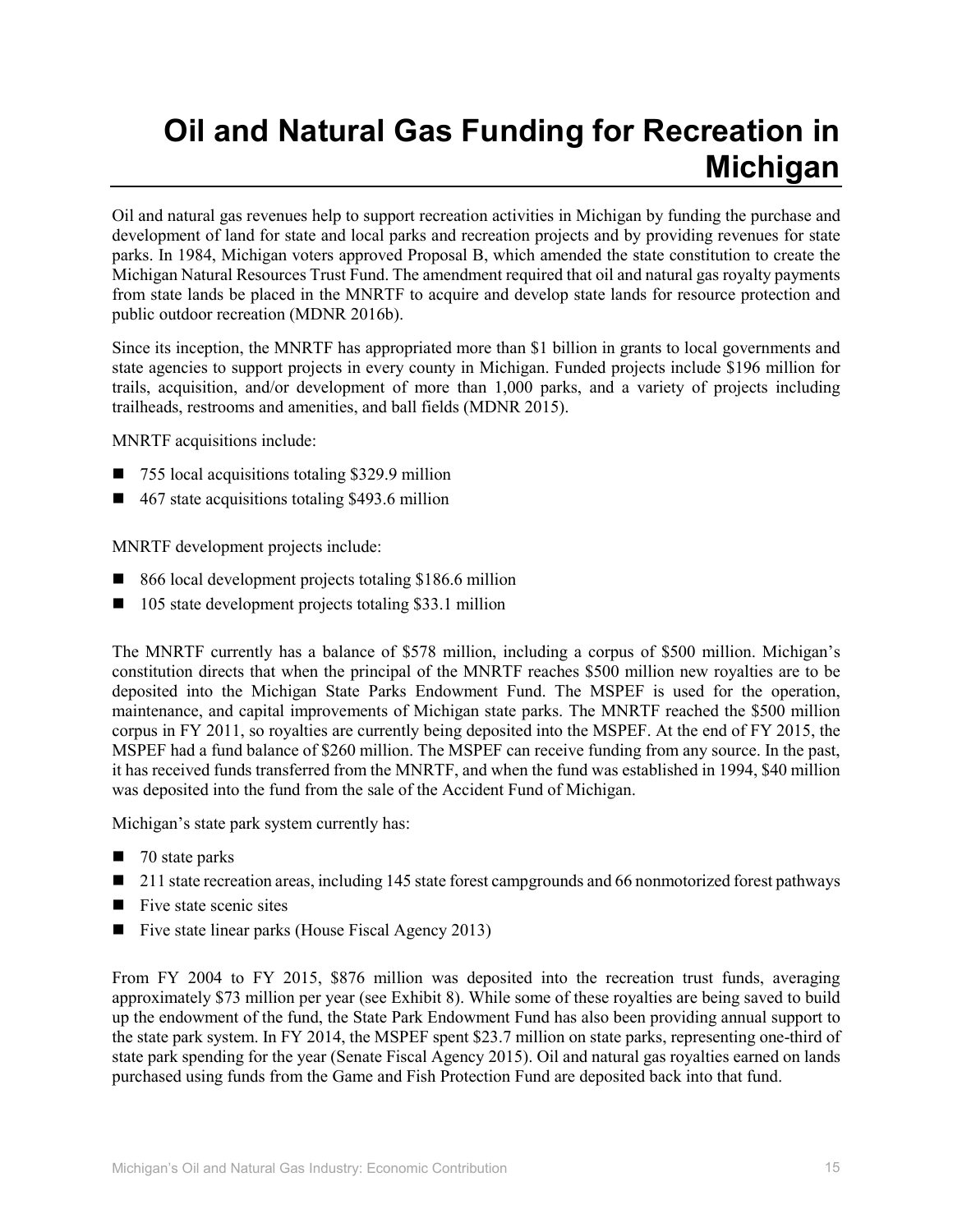|                                        | <b>FY</b> | FY     | <b>FY</b> | <b>FY</b> | FY      | <b>FY</b> | FY      | FY     | FY     | <b>FY</b> | FY     | FY     |
|----------------------------------------|-----------|--------|-----------|-----------|---------|-----------|---------|--------|--------|-----------|--------|--------|
|                                        | 2004      | 2005   | 2006      | 2007      | 2008    | 2009      | 2010    | 2011   | 2012   | 2013      | 2014   | 2015   |
| Nat. Res.<br><b>Trust Fund</b>         | \$50.1    | \$66.5 | \$80.0    | \$61.1    | \$93.2  | \$52.7    | \$155.0 | \$38.9 | \$0.0  | \$0.0     | \$0.0  | \$0.0  |
| <b>State Parks</b><br><b>Endowment</b> | \$0.0     | \$0.0  | \$0.0     | \$0.0     | \$0.0   | \$0.0     | \$0.0   | \$12.0 | \$37.9 | \$35.7    | \$40.6 | \$27.3 |
| Game and<br>Fish Prot.<br>Fund*        | \$4.7     | \$5.9  | \$7.9     | \$5.9     | \$9.8   | \$5.7     | \$68.8  | \$4.9  | \$3.7  | \$4.5     | N/A    | N/A    |
| <b>Other</b>                           | \$0.10    | \$0.00 | \$0.10    | \$0.10    | \$0.20  | \$0.00    | \$0.70  | \$0.20 | \$1.50 | \$0.80    | N/A    | N/A    |
| <b>Total</b>                           | \$54.9    | \$72.4 | \$88.0    | \$67.1    | \$103.2 | \$58.4    | \$224.5 | \$56.0 | \$43.1 | \$41.0    | \$40.6 | \$27.3 |

**EXHIBIT 11.** Annual Oil and Natural Gas Lease and Royalty Revenue (millions of \$)

\* The Game and Fish Protection Fund receives mineral lease revenue from leases entered on land with Game and Fish Protection Fund revenue

Source: FY 2004 to FY 2013 Senate Fiscal Agency 2015; FY 2014 and FY 2015 MDNR 2016c. Game and Fish Protection Fund and other revenues not available for FY 2014 and FY 2015.

MNRTF funds are distributed to communities across the state and nearly every county in Michigan receives these grants. Exhibit 12 shows the distribution of total grants across the counties. The total appropriation value for each county is provided in the county summary documents.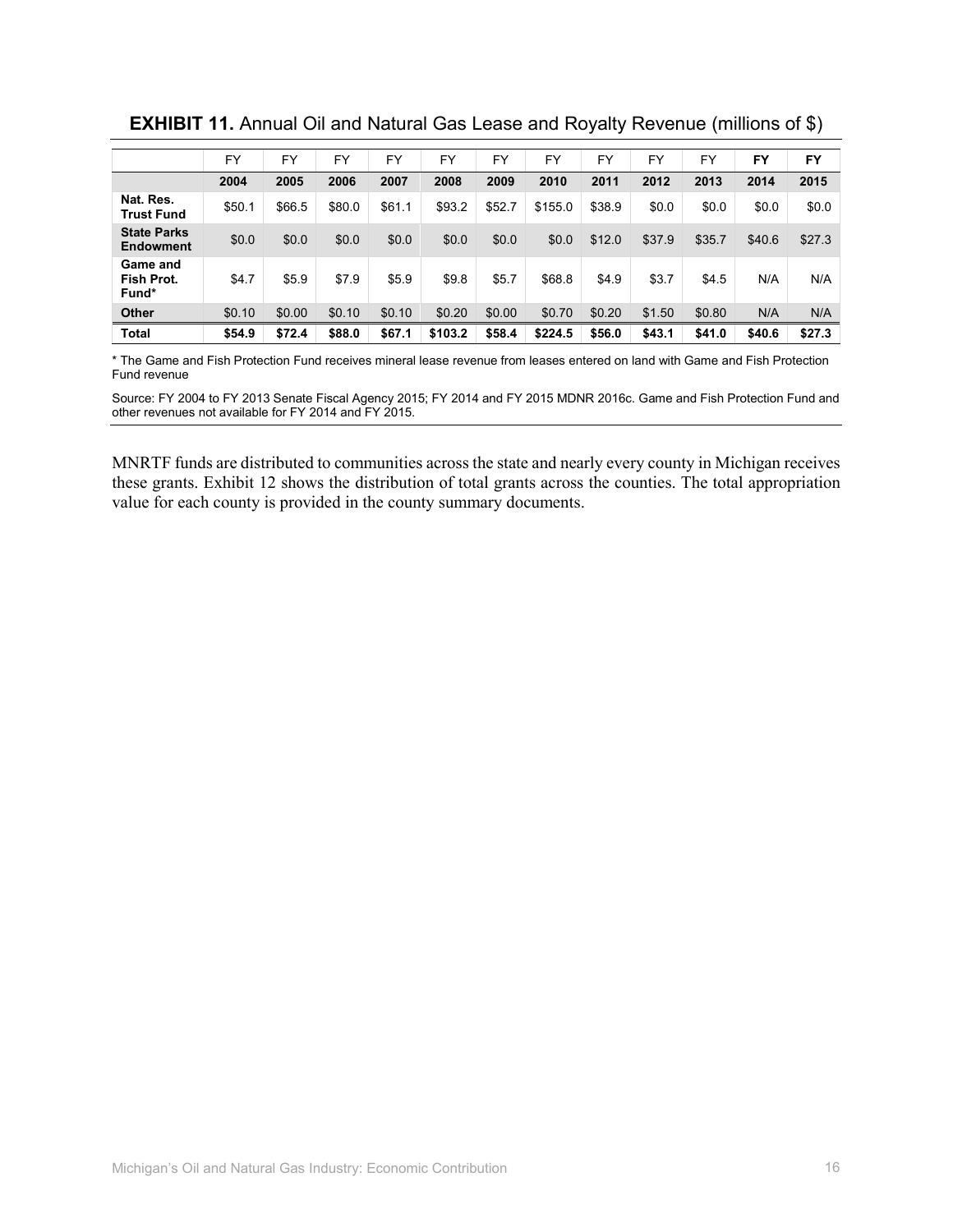

#### **EXHIBIT 12.** All-time Grants from the Michigan Natural Resources Trust Fund<sup>12</sup>

Source: Michigan Department of Natural Resources

 $\overline{\phantom{a}}$ 

<sup>12</sup> County totals presented in this map will be higher than those reported in the summary documents due to 188 multicounty grants that were not apportioned to a particular county for the individual county reports.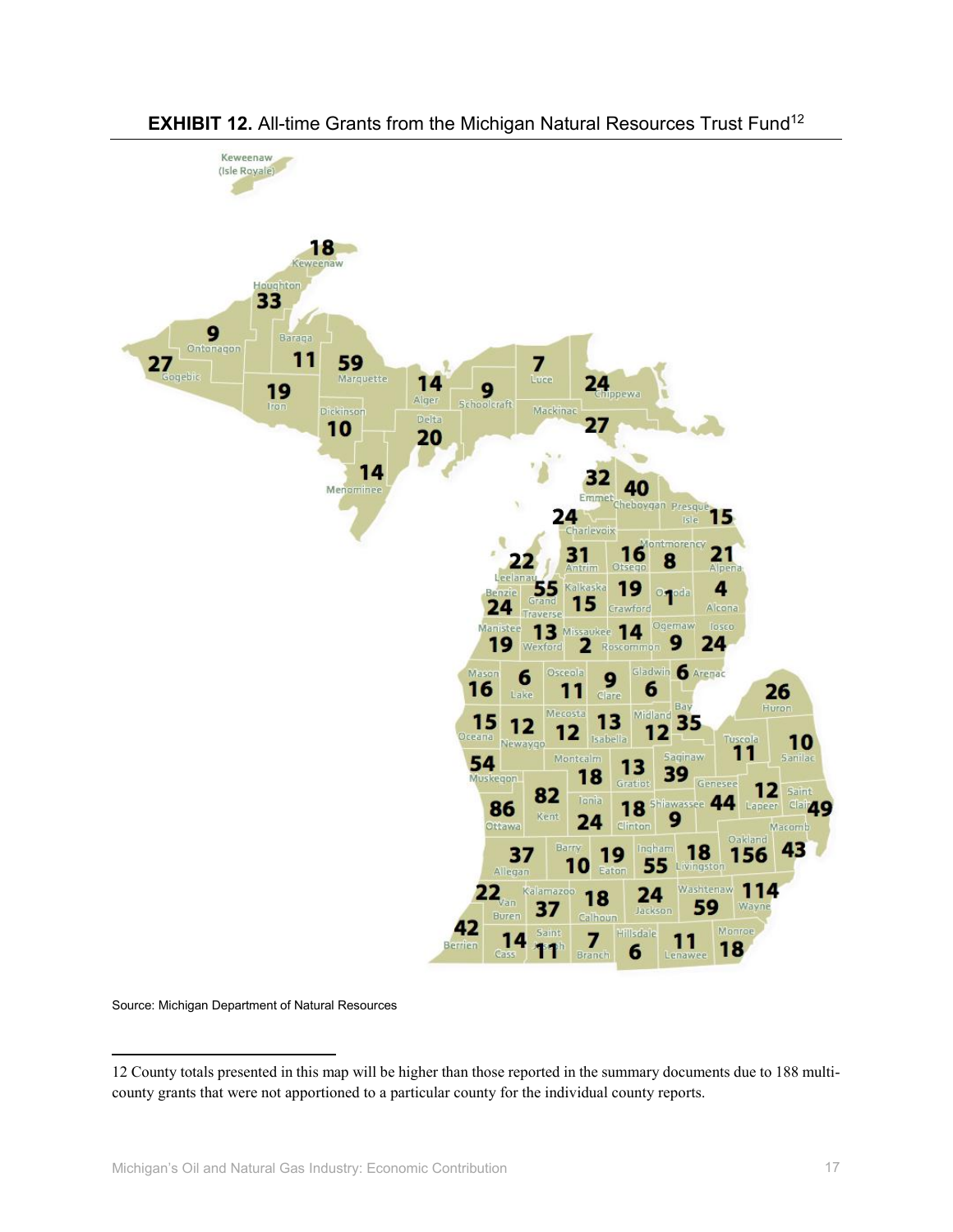# **Role in Michigan's Energy Production**

One of the greatest benefits of available domestic energy resources is reducing dependence on imported energy (Brown 2013). With Michigan's abundant natural resources, the state utilizes a variety of sources for energy production (LARA 2011). Most of Michigan's electricity generation comes from coal and nuclear sources (43.1 percent and 24.5 percent, respectively). However, natural gas also constitutes a significant portion (22.8 percent) of Michigan's electricity generation. In addition, natural gas is the primary home heating source for nearly 80 percent of Michigan households (U.S. EIA 2015a). Oil (petroleum-fired generation) contributes only 0.1 percent of the state's electricity generation; most of the state's oil consumption is for vehicles. This is similar to the national average of 0.3 percent of petroleum going toward electric power generation. The remainder of Michigan's electric power generation is from hydroelectric or other renewable sources, including bio-mass (U.S. EIA 2015a). In addition to their use in vehicle transportation and power generation, petroleum products are used to create a wide range of products including plastics and fertilizer.

According to the U.S. Energy Information Administration (EIA), Michigan ranked eighteenth among states in the marketed production of natural gas in 2014, and twentieth in crude oil production as of December 2015 (EIA 2015a). Michigan has the most underground natural gas storage capacity in the nation, with 1.1 trillion cubic feet of capacity (EIA 2015a). Michigan's extensive gas storage fields allows the state to store natural gas ahead of the state's cold winters, ensuring access to natural gas no matter how cold the winter.

As of 2014, Michigan has:

- **Crude oil production:** 7.1 million barrels (bbl.), with an all-time production of 1.3 billion bbl.<sup>13</sup>
- Natural gas production (marketed): 114,950 million cubic feet, with an all-time production of 7,608 billion cubic feet.
- Crude oil reserves: 53 million bbl., 0.1 percent of the U.S. total reserves.
- Natural gas reserves: 1,845 billion cubic feet, 0.5 percent of the U.S. total reserves, with 10,500 producing wells (2.0 percent of the U.S. natural gas wells) (EIA 2015a, Michigan Department of Environmental Quality. Production by county summarized by Michigan Oil and Gas News 2016).

Michigan crude oil production peaked in 1979 (LARA 2011). Michigan does not produce enough petroleum products to meet local demand, and imports most of the needed petroleum products from refineries in Ohio, Indiana, and Illinois (LARA 2011; U.S. EIA 2015a). The Marathon oil refinery in Detroit was recently expanded to increase the refinement capacity within Michigan and to allow for more local production (LARA 2011). Due to Michigan's cold winters and reliance on natural gas for heating, Michigan residents consume a significant amount of natural gas. Even so, the state is able to produce enough natural gas to meet approximately one-sixth of the state's yearly needs (US IEA 2015a). Michigan's production is primarily from the Antrim geological formation located in the northern Lower Peninsula (LARA 2011).

In the U.S., recent technological innovations in natural gas production from shale formations provide a case study of the way domestic production and lower energy prices can benefit the economy as a whole. In 2010, the shale gas industry directly contributed \$76.8 billion to U.S. GDP and supported more than 600,000 jobs. Macroeconomic contributions included a 10 percent reduction in the cost of electricity and lower consumer prices for goods and services due to lower input costs. Increased shale gas production has helped reduce wholesale natural gas prices from \$6.73 per million British thermal units (MMBtu) in 2008 to \$3.50 per

l

<sup>13</sup> Oil barrel is abbreviated bbl. and one bbl. is 42 gallons.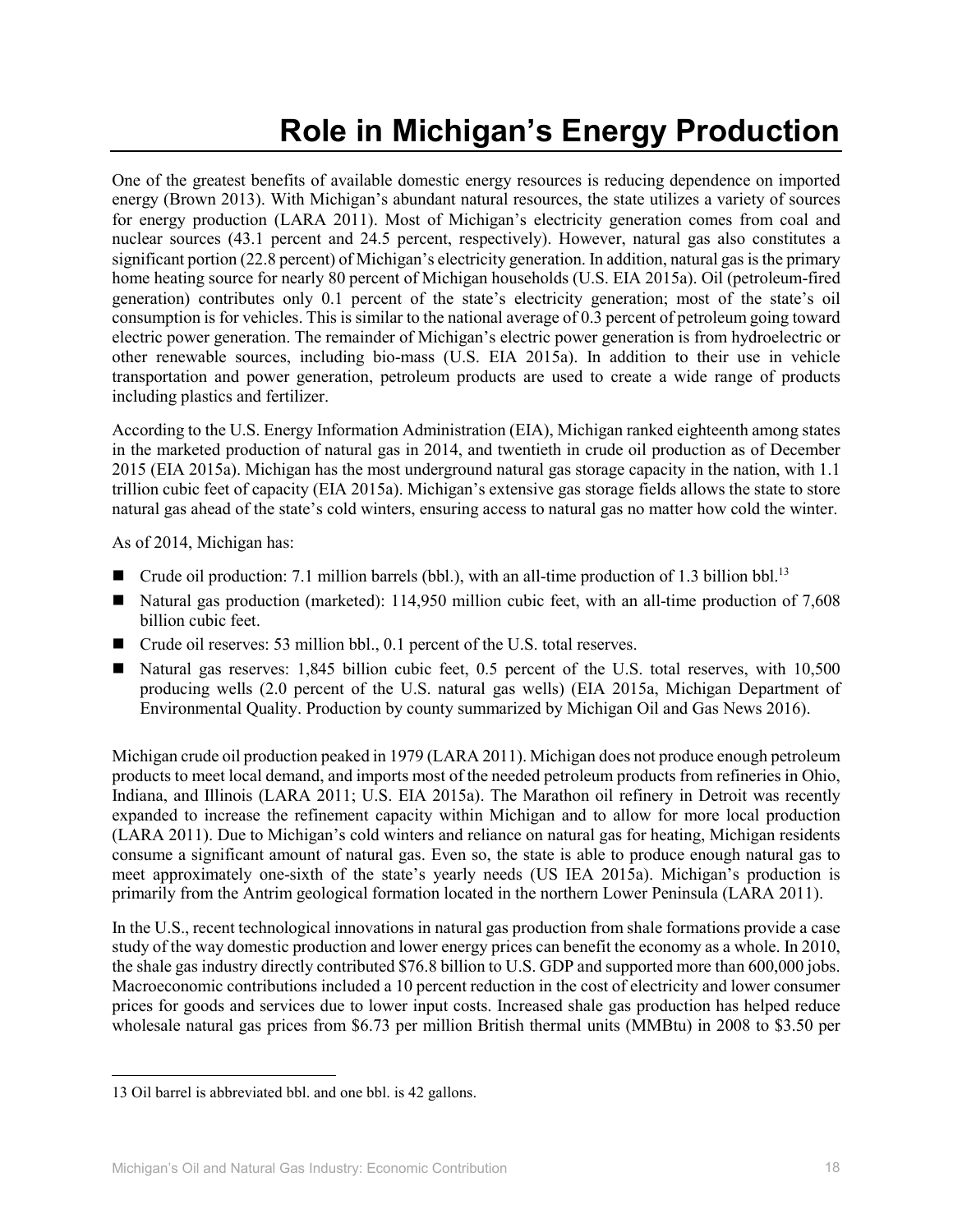MMBtu in 2011 (prices in constant 2010 dollars) (WEF 2013). This has resulted in lower U.S. gas and electricity prices for consumers.

Of Michigan's 83 counties, 62 produced oil and/or natural gas in 2014 and 65 have produced oil and/or natural gas at some time in the past. The industry supports employment in 82 counties.<sup>14</sup> Overall, Jackson County produced the most crude oil (1,679 thousand bbl.) in 2014. However, Hillsdale County has the most all-time production in the state at 124,822 thousand bbl. of crude oil. Otsego County has highest production of natural gas for 2014 (27.6 million mcf), as well as the most all-time production (1,629.7 million mcf).

| County           | 2014 Crude Oil<br><b>Production</b><br>(Jan.-Dec.) | <b>Cumulative Crude</b><br>Oil Production*<br>$(in 42-gal. bbl.)$ | 2014 Natural Gas<br><b>Production</b><br>(Jan.-Dec.) | <b>Cumulative</b><br><b>Natural Gas</b><br>Production*<br>(in Mcf) |
|------------------|----------------------------------------------------|-------------------------------------------------------------------|------------------------------------------------------|--------------------------------------------------------------------|
| Alcona           |                                                    | 2,387                                                             | 5,118,321                                            | 100,514,215                                                        |
| Alger            |                                                    |                                                                   |                                                      |                                                                    |
| Allegan          | 53,323                                             | 21,544,042                                                        | 49,609                                               | 32,174,863                                                         |
| Alpena           |                                                    | 575,491                                                           | 8,465,661                                            | 249,911,806                                                        |
| Antrim           | 19,223                                             | 2,865,648                                                         | 19,151,683                                           | 429,599,539                                                        |
| Arenac           | 115,539                                            | 55,362,591                                                        | 145,521                                              | 49,268,067                                                         |
| <b>Baraga</b>    |                                                    |                                                                   |                                                      |                                                                    |
| <b>Barry</b>     | 13,026                                             | 952,809                                                           |                                                      |                                                                    |
| <b>Bay</b>       | 237,841                                            | 33,158,914                                                        | 721,522                                              | 72,433,960                                                         |
| <b>Benzie</b>    | 17,257                                             | 6,930,902                                                         | 550,280                                              | 15,901,764                                                         |
| <b>Berrien</b>   |                                                    | 35,501                                                            |                                                      |                                                                    |
| <b>Branch</b>    |                                                    | 4,207                                                             |                                                      |                                                                    |
| Calhoun          | 279,348                                            | 21,902,525                                                        | 745,824                                              | 41,292,480                                                         |
| Cass             | 2,827                                              | 690,292                                                           |                                                      |                                                                    |
| Charlevoix       |                                                    |                                                                   | 1,023,851                                            | 25,547,497                                                         |
| Cheboygan        | 43,947                                             | 3,381,988                                                         | 100,779                                              | 3,951,327                                                          |
| Chippewa         |                                                    |                                                                   |                                                      |                                                                    |
| Clare            | 136,887                                            | 40,955,317                                                        | 86,267                                               | 96,675,815                                                         |
| <b>Clinton</b>   |                                                    | 4,121                                                             |                                                      |                                                                    |
| Crawford         | 252,231                                            | 37,158,927                                                        | 3,167,831                                            | 166,284,227                                                        |
| <b>Delta</b>     |                                                    |                                                                   |                                                      |                                                                    |
| <b>Dickinson</b> |                                                    |                                                                   |                                                      |                                                                    |
| Eaton            | 7,428                                              | 6,149,394                                                         |                                                      | 54,601,179                                                         |
| <b>Emmet</b>     |                                                    |                                                                   |                                                      |                                                                    |
| <b>Genesee</b>   | 9,141                                              | 705,686                                                           |                                                      | 486,821                                                            |
| Gladwin          | 143,836                                            | 41,869,523                                                        | 1,173,284                                            | 19,859,877                                                         |

#### **EXHIBIT 13.** All-Time Michigan Crude Oil and Natural Gas Production by County (\*-through December 2014)

14 Houghton County has no activity in the oil and natural gas industry.

l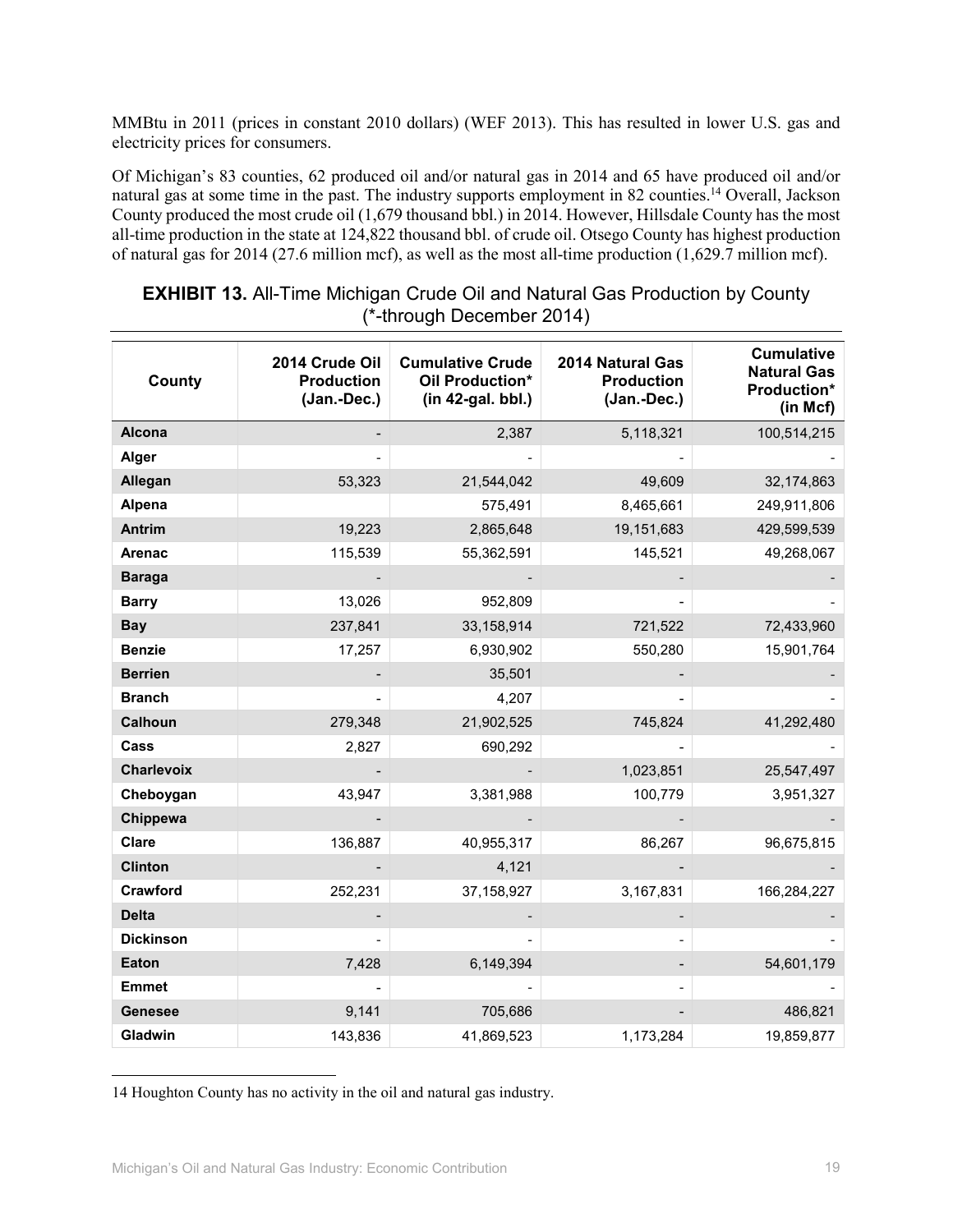| County                | 2014 Crude Oil<br><b>Production</b><br>(Jan.-Dec.) | <b>Cumulative Crude</b><br>Oil Production*<br>$(in 42-gal. bbl.)$ | 2014 Natural Gas<br><b>Production</b><br>(Jan.-Dec.) | <b>Cumulative</b><br><b>Natural Gas</b><br>Production*<br>(in Mcf) |
|-----------------------|----------------------------------------------------|-------------------------------------------------------------------|------------------------------------------------------|--------------------------------------------------------------------|
| Gogebic               |                                                    |                                                                   |                                                      |                                                                    |
| <b>Grand Traverse</b> | 304,775                                            | 69,233,589                                                        | 740,146                                              | 589,236,360                                                        |
| <b>Gratiot</b>        | 359                                                | 1,251,512                                                         |                                                      | 15,110,293                                                         |
| <b>Hillsdale</b>      | 61,727                                             | 124,822,359                                                       | 135,882                                              | 230, 139, 233                                                      |
| Houghton              |                                                    |                                                                   |                                                      |                                                                    |
| Huron                 | 1,640                                              | 97,411                                                            |                                                      |                                                                    |
| Ingham                | 100,108                                            | 24,385,294                                                        |                                                      | 52,361,308                                                         |
| Ionia                 |                                                    | 48,633                                                            |                                                      |                                                                    |
| losco                 |                                                    | 1,909,281                                                         | 29,948                                               | 11,437,986                                                         |
| Iron                  |                                                    |                                                                   |                                                      |                                                                    |
| Isabella              | 138,297                                            | 46,947,867                                                        | 5,137                                                | 38,182,465                                                         |
| <b>Jackson</b>        | 1,679,177                                          | 21,761,223                                                        | 2,003,695                                            | 34,762,923                                                         |
| Kalamazoo             | 37,164                                             | 74,707                                                            |                                                      |                                                                    |
| Kalkaska              | 184,666                                            | 63,508,644                                                        | 4,850,192                                            | 624,530,863                                                        |
| Kent                  | 34,574                                             | 19,147,561                                                        |                                                      | 5,359,902                                                          |
| Keweenaw              |                                                    |                                                                   |                                                      |                                                                    |
| Lake                  | 3,292                                              | 2,873,775                                                         | 100,900                                              | 3,031,805                                                          |
| Lapeer                | 32,221                                             | 5,923,027                                                         |                                                      | 10,037,353                                                         |
| Leelanau              |                                                    |                                                                   |                                                      |                                                                    |
| Lenawee               | 562,007                                            | 2,217,145                                                         | 190,796                                              | 567,865                                                            |
| Livingston            | 36,372                                             | 4,769,381                                                         | 78,868                                               | 42,009,966                                                         |
| Luce                  |                                                    |                                                                   |                                                      |                                                                    |
| <b>Mackinac</b>       |                                                    |                                                                   |                                                      |                                                                    |
| <b>Macomb</b>         | 7,966                                              | 1,136,776                                                         |                                                      | 18,444,584                                                         |
| <b>Manistee</b>       | 457,519                                            | 115,411,183                                                       | 4,532,229                                            | 747,714,790                                                        |
| <b>Marquette</b>      |                                                    |                                                                   |                                                      |                                                                    |
| <b>Mason</b>          | 16,919                                             | 8,928,822                                                         | 24,251                                               | 51,066,636                                                         |
| <b>Mecosta</b>        | 146,109                                            | 12,078,510                                                        | 86,926                                               | 66,862,463                                                         |
| <b>Menominee</b>      |                                                    |                                                                   |                                                      |                                                                    |
| <b>Midland</b>        | 71,743                                             | 85,078,011                                                        |                                                      | 15,487,870                                                         |
| <b>Missaukee</b>      | 259,262                                            | 38,836,616                                                        | 227,727                                              | 42,489,128                                                         |
| <b>Monroe</b>         | 12,831                                             | 883,718                                                           |                                                      |                                                                    |
| Montcalm              | 15,387                                             | 20,359,672                                                        |                                                      | 72,971,979                                                         |
| Montmorency           | 16,114                                             | 2,258,857                                                         | 26,209,674                                           | 1,062,863,760                                                      |
| <b>Muskegon</b>       | 31,299                                             | 8,869,303                                                         |                                                      | 9,809,572                                                          |
| Newaygo               | 32,805                                             | 11,564,151                                                        | 54,880                                               | 107,149,472                                                        |
| <b>Oakland</b>        | 50,584                                             | 7,538,670                                                         | 413,298                                              | 52,924,762                                                         |
| Oceana                | 23,620                                             | 3,055,136                                                         | 122,969                                              | 26,124,814                                                         |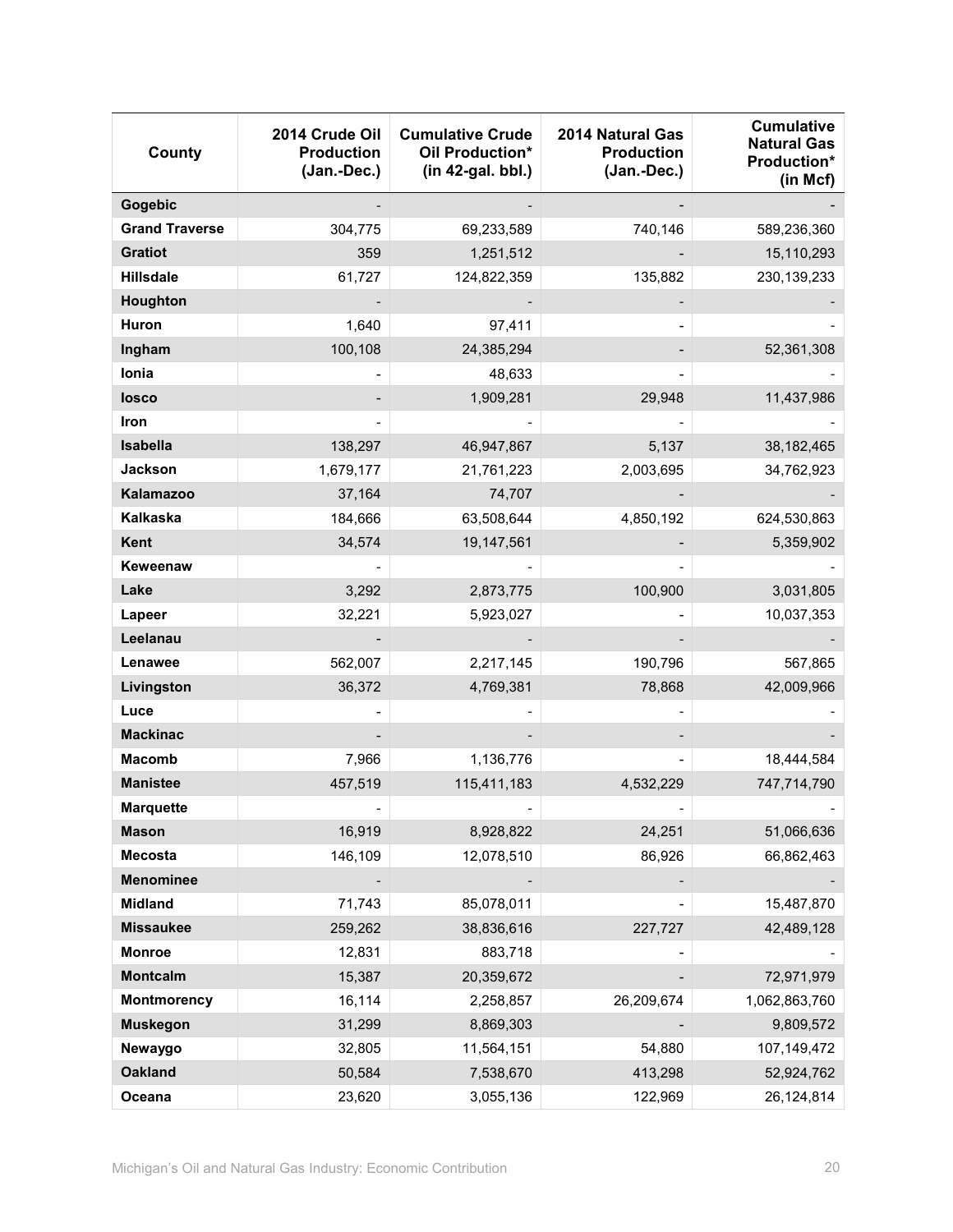| County              | 2014 Crude Oil<br><b>Production</b><br>(Jan.-Dec.) | <b>Cumulative Crude</b><br>Oil Production*<br>$(in 42-gal. bbl.)$ | 2014 Natural Gas<br><b>Production</b><br>(Jan.-Dec.) | <b>Cumulative</b><br><b>Natural Gas</b><br><b>Production*</b><br>(in Mcf) |
|---------------------|----------------------------------------------------|-------------------------------------------------------------------|------------------------------------------------------|---------------------------------------------------------------------------|
| Ogemaw              | 163,794                                            | 32,046,321                                                        | 766,067                                              | 75,712,954                                                                |
| Ontonagon           |                                                    |                                                                   |                                                      |                                                                           |
| <b>Osceola</b>      | 55,084                                             | 63,304,721                                                        | 1,030,388                                            | 122,258,131                                                               |
| Oscoda              | 12,811                                             | 1,800,331                                                         | 4,985,498                                            | 176,689,827                                                               |
| <b>Otsego</b>       | 578,949                                            | 110,186,680                                                       | 27,578,558                                           | 1,629,742,878                                                             |
| <b>Ottawa</b>       | 21,552                                             | 2,271,824                                                         |                                                      | 5,741,779                                                                 |
| <b>Presque Isle</b> | 79,788                                             | 12,094,904                                                        | 95,101                                               | 38,503,405                                                                |
| <b>Roscommon</b>    | 50,164                                             | 3,638,363                                                         |                                                      | 2,149,622                                                                 |
| <b>Saginaw</b>      | 15,683                                             | 3,741,505                                                         |                                                      | 6                                                                         |
| St. Clair           | 51,473                                             | 21,335,561                                                        | 107,896                                              | 192,045,524                                                               |
| <b>St. Joseph</b>   |                                                    |                                                                   |                                                      |                                                                           |
| <b>Sanilac</b>      | 779                                                | 779                                                               |                                                      |                                                                           |
| <b>Schoolcraft</b>  |                                                    |                                                                   |                                                      |                                                                           |
| <b>Shiawassee</b>   | 3,411                                              | 325,924                                                           | -                                                    |                                                                           |
| <b>Tuscola</b>      | 42,638                                             | 4,358,318                                                         |                                                      | 2,403,838                                                                 |
| Van Buren           | 425                                                | 12,269,989                                                        | -                                                    |                                                                           |
| Washtenaw           | 289,921                                            | 1,447,148                                                         |                                                      | 19,852,311                                                                |
| Wayne               | 58,161                                             | 2,325,192                                                         | 17,652                                               | 15,289,421                                                                |
| Wexford             | 9,455                                              | 5,731,804                                                         | 61,553                                               | 39,229,970                                                                |
| <b>Total</b>        | 7,084,479                                          | 1,256,100,463                                                     | 114,950,664                                          | 7,608,801,255                                                             |

Source: Michigan Department of Environmental Quality. Production by county summarized by *Michigan Oil and Gas News*.

Michigan had 53 million bbl. of proven oil reserves in 2014. This is a significant decrease from the peak of 240 million barrels of proven reserves in 1981 (U.S. EIA 2015c). Given that Michigan extracted over 7 million barrels of oil in 2014, this raises the question of whether Michigan is running out of oil. This is a complex question. New oil is continually being discovered and new technologies are making it possible to extract oil that may have previously been inaccessible. Michigan's current proven oil reserves are actually higher than they were in 1998 (44 million bbl.) even though the state has been continually extracting oil over this time period. U.S. oil production appeared to have peaked in 1970 at 3.5 billion bbl. By the mid-2000s, the U.S. was producing less than 2 billion bbl. per year. However, new discoveries, new technologies, and higher oil prices have led to a significant rebound in U.S. oil production. Production in 2015 hit 3.4 billion bbl., roughly the level of 1970 and the highest total since 1972.

Although renewable energy sources will become increasingly important sources of energy, oil and natural gas will remain important parts of the U.S. energy portfolio for decades to come. For example, the EIA produces long-term energy outlooks for the United States, and these illustrate the continuing importance of oil and natural gas for the United States' energy future. Their forecast for 2040 shows that petroleum products will supply 33 percent of U.S. energy needs, while natural gas will supply 29 percent. Therefore, continued domestic production will be important to ensuring a secure energy future.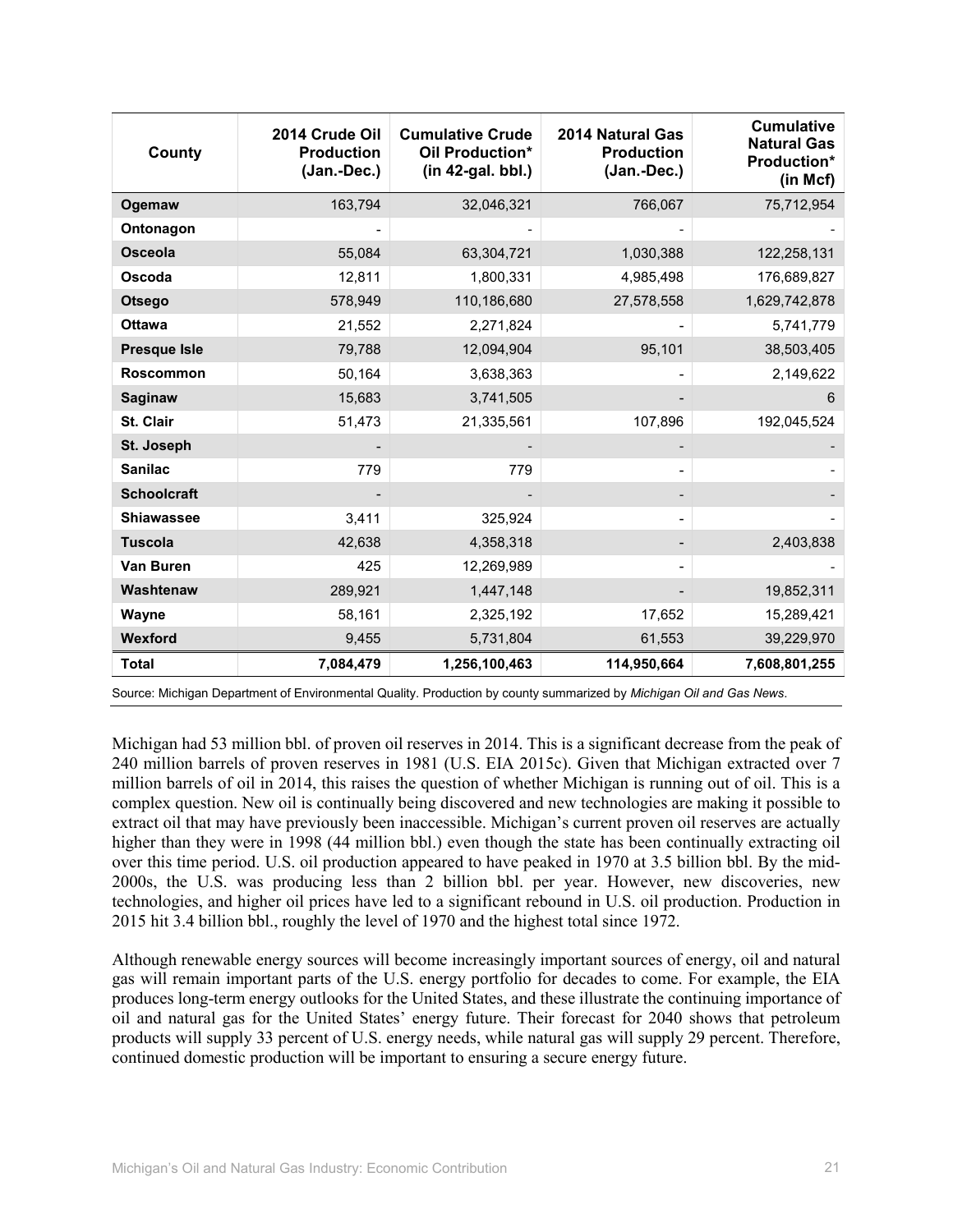

### **EXHIBIT 14.** Primary U.S. Energy Consumption by Fuel



The process of bringing new oil online is a lengthy one. Exhibit 15 illustrates the oil production lifecycle. It can take 10 to 15 years to go from the exploration stage to the production stage. This, in part, means that the production climate, including price, technology, and regulatory structure, has an impact on the level of production we will see in Michigan years, and perhaps even decades, into the future.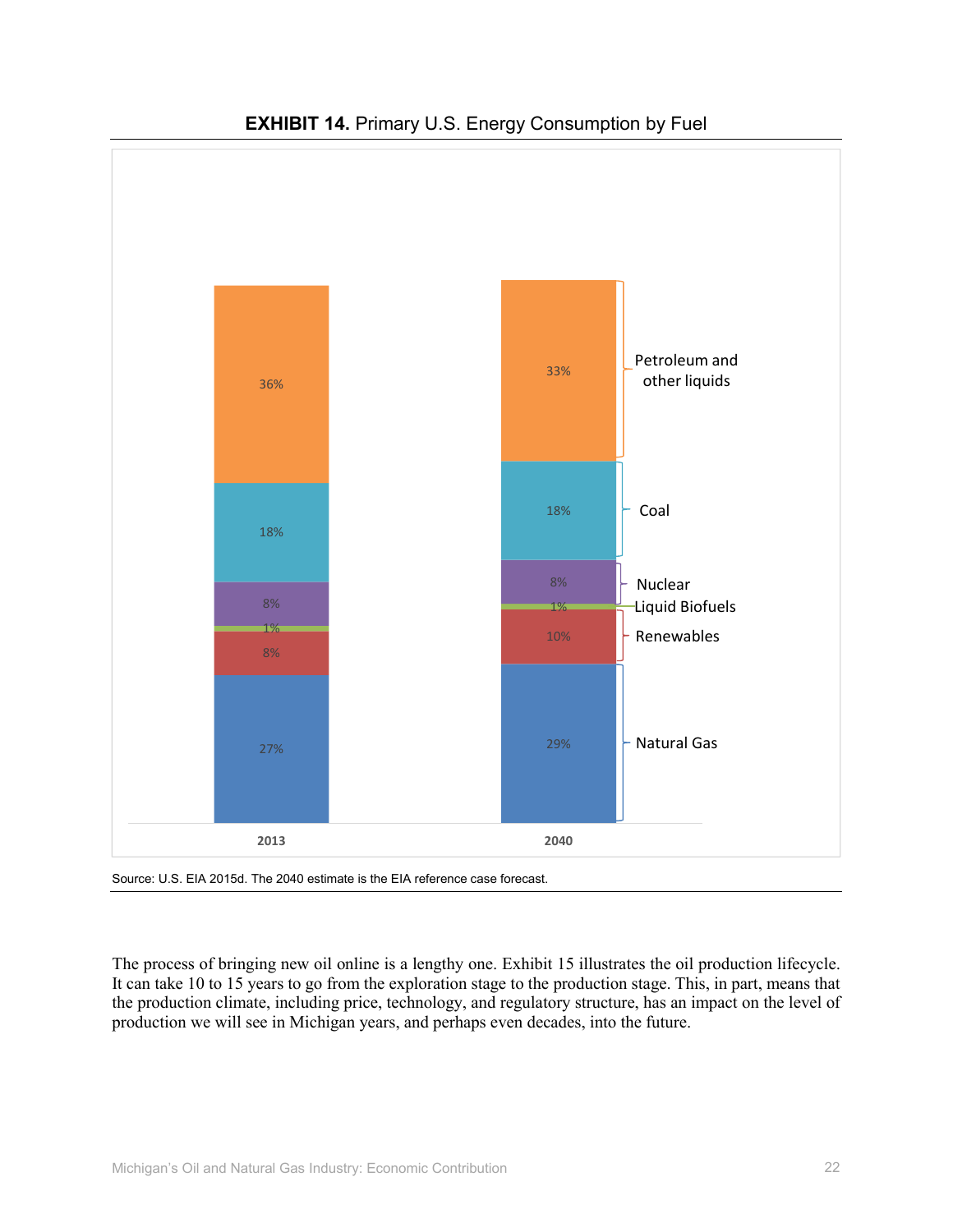## **EXHIBIT 15.** Oil Production Timeline

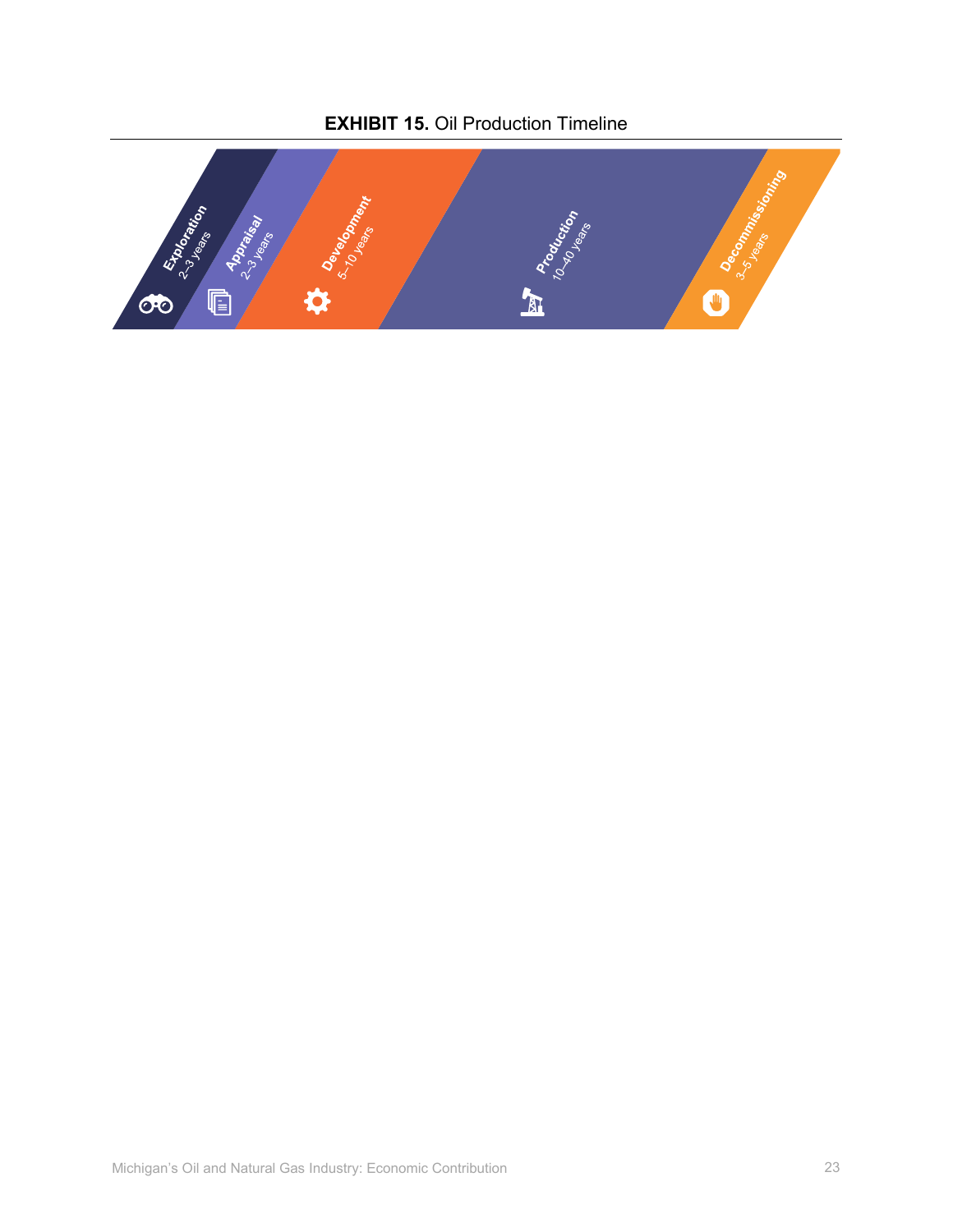While oil and natural gas production does not play as important a role in Michigan's economy as it does in large producing states such as Texas and North Dakota, it does make a significant contribution. Michigan produced 7.1 million bbl. of oil in 2014 and 115.0 million mcf. of natural gas. This production—along with refining, pipeline transport, and other oil and natural gas sectors—created 22,781 direct jobs for Michigan's economy and 47,105 jobs including indirect and induced employment.

In FY 2015, oil and natural gas activity also generated more than \$400 million in tax revenue in Michigan. Royalties on oil and natural gas extracted from state land support recreational activity throughout the state through the MNRTF and the MSPEF. Since its creation, the MNRTF has supported more than \$1 billion in grants to state agencies and local governments to support outdoor recreation. Oil and natural gas royalty payments are an important source of income for many private landowners.

Michigan has seen significant growth in oil and natural gas employment since 2005. Jobs in crude petroleum and natural gas extraction have grown from 5,792 to 13,818 over the last ten years, and forecasts call for continued growth for the next several years. However, these forecasts come with an important caveat—if recent declines in oil prices are sustained, Michigan may see a retrenching in the industry and overall employment may decline.

Finally, when thinking about the oil and natural gas industry in Michigan, it is important to keep in mind the long production timeline. It can take 10 to 15 years to go from the exploration stage to the production stage, and this means that changes in price, technology, and the regulatory structure that happen now can impact production in the industry well into the future.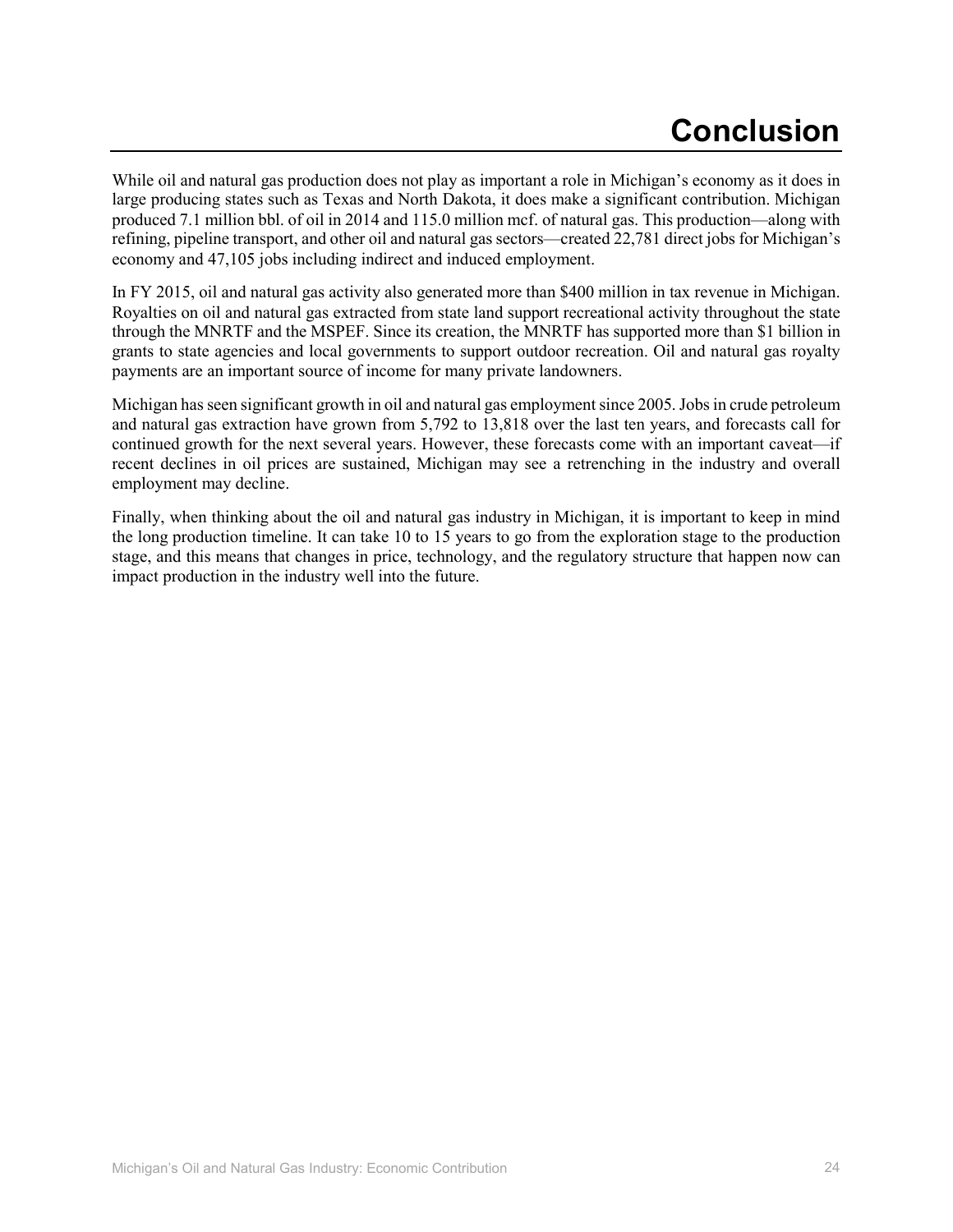- American Association of Professional Landmen. 2016. *Certifications*. Accessed 5/14/16. Available: http://www.landman.org/education/certification
- Bureau of Economic Analysis (BEA). 2016. *BEA Regional Fact Sheet about Personal Income and Gross Domestic Product*. Accessed 4/17/16. Available: https://bea.gov/regional/bearfacts/pdf.cfm?fips=26000&areatype=STATE&geotype=3
- Brown, Stephen P.A. and Mine K. Yucel. October 2013. "The Shale Gas and Tight Oil Boom: U.S. States' Economic Gains and Vulnerabilities." *Council on Foreign Relations.* Accessed 10/12/15. Available: http://www.cfr.org/united-states/shale-gas-tight-oil-boom-us-states-economic-gainsvulnerabilities/p31568
- EMSI. July 9, 2012. *EMSI Data Update: Four New Categories.* Accessed 4/17/16. Available: http://www.economicmodeling.com/2012/07/09/emsi-data-update-four-new-categories/
- EMSI. 2015. Data: Third Quarter. Accessed 11/20/2015. Available: http://www.economicmodeling.com/
- House Fiscal Agency. January 2013. *Michigan State Parks Endowment Fund*. Accessed 3/31/16. Available: http://www.house.mi.gov/hfa/PDF/NaturalResources/MSPEF\_FiscalForum.pdf
- IMPLAN Group LLC. 2015. *IMPLAN System (Data and Software)*. Available: www.implan.com
- Michigan Department of Environmental Quality (MDEQ). 2015a. Michigan's Oil and Gas Regulations. Accessed 10/12/15. Available: http://www.watershedcouncil.org/uploads/7/2/5/1/7251350/document\_4- \_michigans\_oil\_and\_gas\_regulations.pdf
- MDEQ. 2015b. Oil & Gas. Accessed 10/15/15. Available: http://www.michigan.gov/deq/0,4561,7-135- 3311\_4231---,00.html
- Michigan Department of Licensing and Regulatory Affairs (LARA). October, 2011. *Michigan Energy Overview*. Michigan Public Service Commission. Accessed 4/18/16. Available: http://www.dleg.state.mi.us/mpsc/reports/energy/energyoverview/
- Michigan Department of Natural Resources (MDNR). 2015. *Michigan Natural Resources Trust Fund Annual Report 2015*. Accessed 5/3/2016. Available: https://www.michigan.gov/documents/dnr/MNRTF\_annual\_report\_e\_versiona\_490458\_7.pdf
- MDNR. 2016. *Public Royalty Data*. E-mail to author from the Acting Manager, Revenue Verification Unit, Office of Minerals Management.
- MDNR. 2016b. *History of the Natural Resources Trust Fund.* Accessed 4/31/2016. Available: https://www.michigan.gov/dnr/0,4570,7-153-58225\_58301-39513--,00.html
- MNDR. 2016c. *Michigan State Park Endowment Fund Deposits for FY 2014 and FY 2015*. E-mail to author from Chief Budget Officer, Michigan Department of Natural Resources.
- Michigan Oil and Gas News. 2016. *All-Time Michigan Crude Oil and Natural Gas Production by County*. Table provided by e-mail to report author.
- Polzin, Paul E. Autumn 2014. "Energy Boom Surges in Every Sector." *Montana Business Quarterly.*
- U.S. Energy Information Administration (U.S. EIA). 2015a. *Michigan: State Profile and Energy Estimates.* Accessed 10/22/15. Available: http://www.eia.gov/state/?sid=MI
- U.S. EIA. 2015b. "Definitions, Sources, and Explanatory Notes." *Natural Gas.* Accessed 10/28/15. Available: http://www.eia.gov/dnav/ng/tbldefs/ng\_prod\_whv\_tbldef2.asp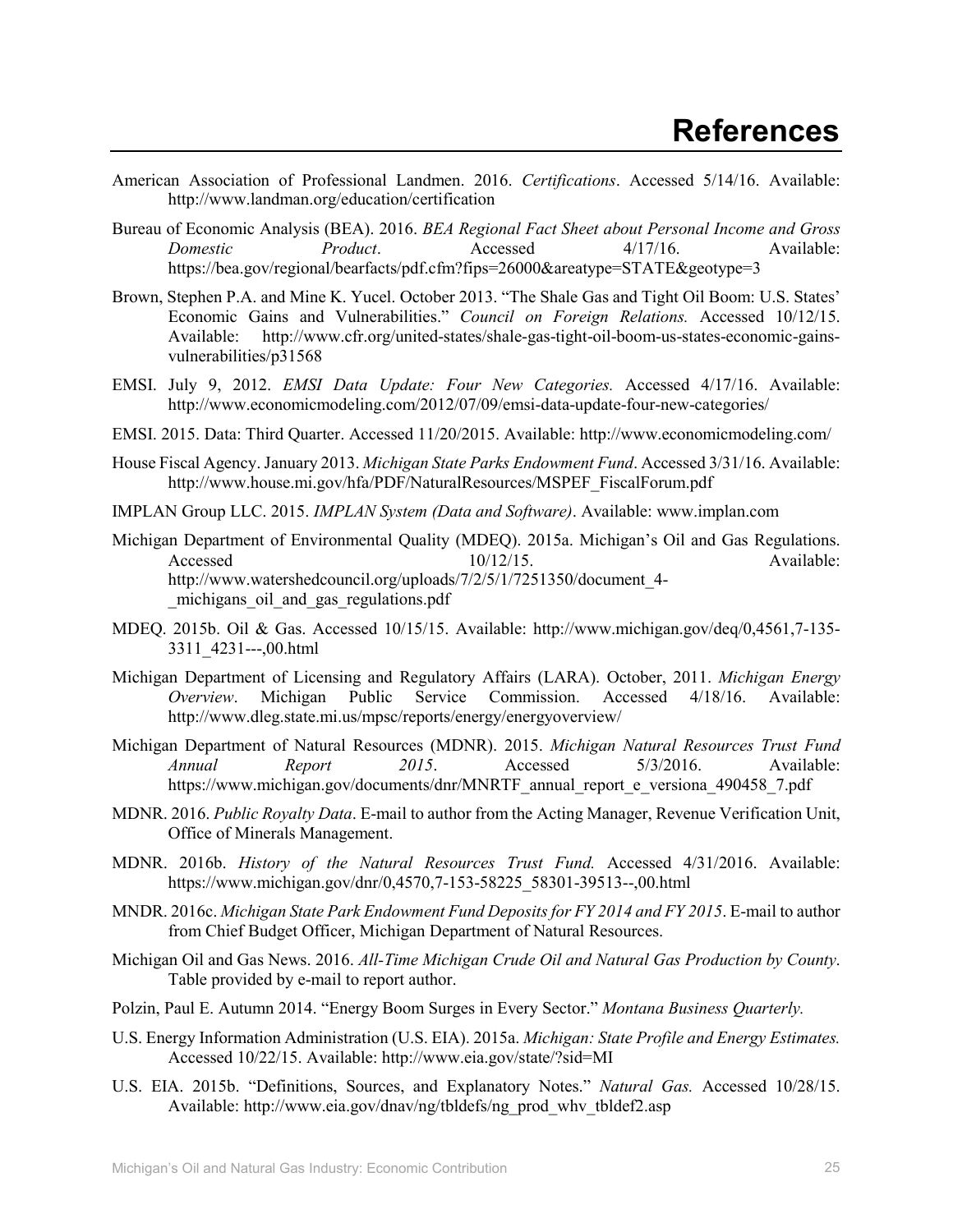- U.S. EIA. 2015c. "Michigan Crude Oil Proved Reserves." *Petroleum & Other Liquids*. Accessed 4/21/2016. Available: http://www.eia.gov/dnav/pet/hist/LeafHandler.ashx?n=PET&s=RCRR01SMI\_1&f=A
- U.S. EIA. 2015d. *Annual Energy Outlook*. Accessed 5/4/2016. Available: http://www.petroleumworld.com/pdf/EIA\_2015.pdf
- World Economic Forum (WEF). 2012. Energy for Economic Growth: Energy Vision Update 2012.<br>Available: Available: Accessed 10/8/2015. Available: http://www3.weforum.org/docs/WEF\_EN\_EnergyEconomicGrowth\_IndustryAgenda\_2012.pdf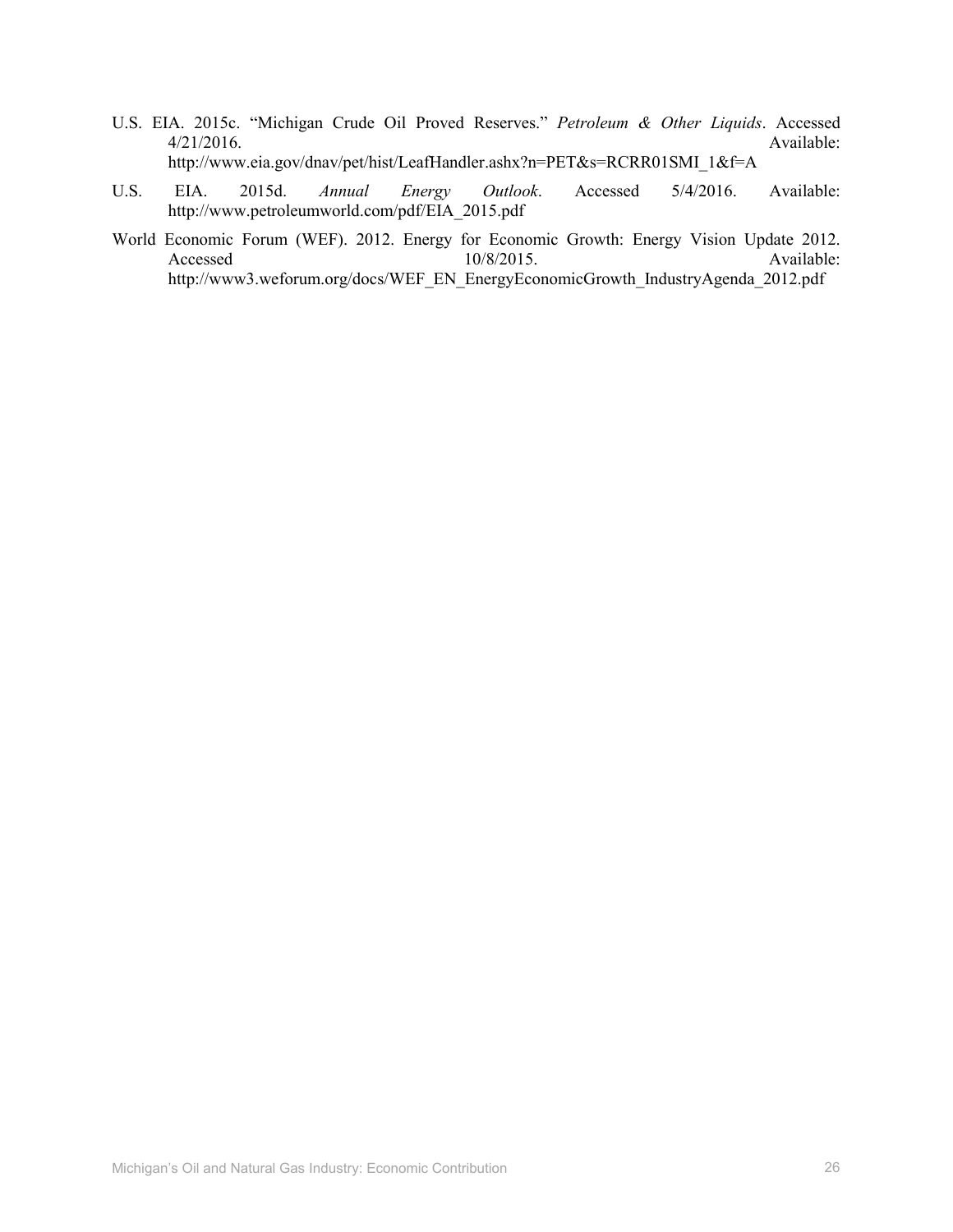## **EMSI DATA**

Economic Modeling Specialists International (EMSI) data for the third quarter of 2015 was used to estimate the number of employees and median annual earnings for each of ten (10) industry sectors identified to directly make up the oil and natural gas industry. North American Industry Classification System (NAICS) codes, at the six-digit level, were used to identify each oil and natural gas industry sector. By using such a detailed level of NAICS codes, PSC was able to precisely model oil and natural gas industry related jobs, without including any unrelated sectors.

After identifying these sectors, IMPLAN codes were aligned with each specific NAICS code and industry sector, resulting in eight (8) total IMPLAN sectors for the analysis. This allowed PSC to apply the most specific level of data to IMPLAN software to obtain the most realistic economic impact analysis results. See Exhibit 1 in the report for a full list of the sectors included in the analysis and their respective NAICS codes and IMPLAN codes.

Extended proprietor employment for the natural gas liquid extraction and drilling oil and natural gas wells sectors are estimated differently in EMSI than in IMPLAN. Natural gas liquid extraction often occurs at the site of the drilling, so it can be difficult to separate the extended proprietors in this sector from those working on drilling alone. EMSI applies the extended proprietor jobs in these related sectors to the natural gas liquid extraction, while IMPLAN counts them in drilling oil and natural gas wells. To account for the discrepancy in reporting, the ratio of the employment split between these two industries from IMPLAN (which has the employee compensation and sector output related to this split) was applied to the total EMSI employment so that these sectors would be in line with IMPLAN'sindustry profile. This was done statewide and for each county.

## **SURVEY**

As part of the study, Public Sector Consultants (PSC) surveyed 1,255 oil and natural gas industry businesses on behalf of MOGA. The survey asked general information of the MOGA members. These questions inquired about the number of employees, percent of revenue received from oil and natural gas activities, the purchase and leasing of oil and natural gas rights and royalties, easement payments, oil and natural gas transportation costs, lease operating expenses, charitable contributions, and volunteer hours. The survey provided a check against EMSI and IMPLAN data to help identify missing pieces to the industries profile. The survey was sent to 1,255 individuals via e-mail by MOGA. Of these, only 383 were opened and viewed by the recipient. There were 56 respondents, making a response rate of 14.6 percent of those viewed requests. The response rate and sample size does not allow for extrapolation of the data from respondents to the larger MOGA member population.

## **IMPLAN MODEL**

Current employment numbers from EMSI were applied within the IMPLAN model (see Exhibit 1). By using the detailed sectors available in EMSI, PSC created more accurate measures of the economic impact of the oil and natural gas industry than would be available utilizing IMPLAN data alone.

To capture the economic impacts of the oil and natural gas industry, a number of changes were made to the IMPLAN model for each county. The following is a description of the steps taken in conducting the countylevel and statewide economic contribution analysis: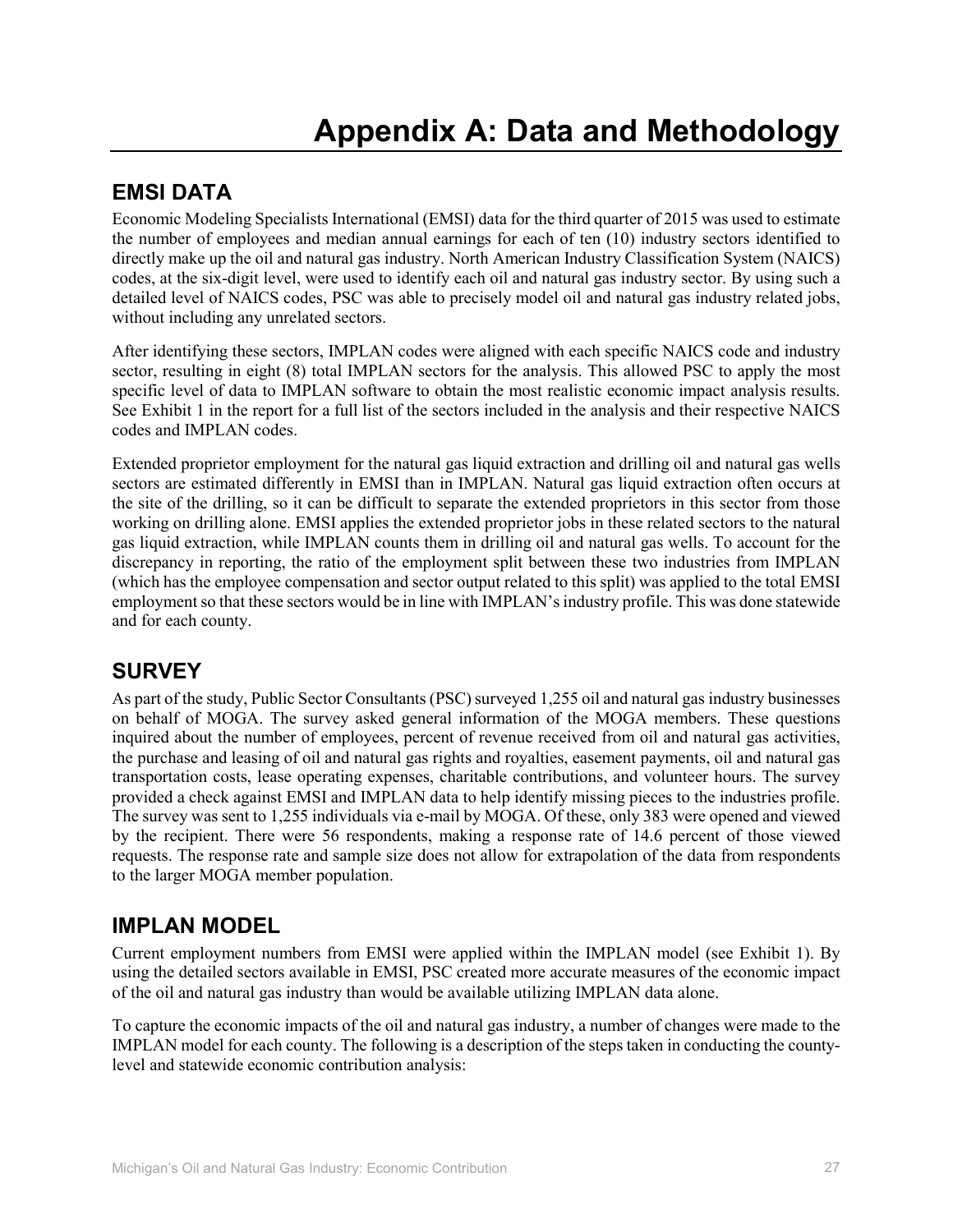- 1. Each county was modeled separately within IMPLAN.<sup>15</sup> Some employment was not attributable to a particular county but was included in the statewide analysis in IMPLAN. Each model was done for 2015 to assure consistency with the year of the data.
- 2. EMSI employment data for each county and statewide was input for each of the eight IMPLAN sectors identified from six-digit NAICS codes.
- 3. Some IMPLAN sectors were not present in IMPLAN for every county. However, EMSI identified jobs within those sectors. In these cases, PSC adjusted the IMPLAN model to add the industry sector using Michigan statewide averages for per-worker employee compensation, proprietor income, other property type income, and tax on production and imports. Adding the sector in this manner allowed conservative underlying numbers to inform the modeling of economic impact.
- 4. Commodity production and trade flows were altered within the IMPLAN model for seven of the eight IMPLAN sectors used in the model.<sup>16</sup> These adjustments made sure that the full employment was accounted for within the identified sectors and not duplicated through indirect or induced impacts from activity in sectors already included in the direct effects of the model.
	- a. Commodity production was customized to change its underlying multipliers by fixing the coefficient for each of the seven altered sectors to 1.000000 such that 100 percent of the commodities from a given sector were contained within itself.
	- b. Trade flows were customized by zeroing out the local use ratio (RSC), meaning that no other sectors were able to make purchases from this sector.

The model adjustments were necessary since the analysis was already fully accounting for the sectors' employment and output, and including additional purchases of the sector from other industries would double count the amounts already used in the model. Many analyses conducted of the impact of the oil and natural gas industry in other states do not make these adjustments to the underlying multipliers. By omitting these alterations to the IMPLAN model, these analyses double count some employment in the industries of interest, and therefore, overestimate the industry's economic impact.

l

<sup>15</sup> Houghton County was not built because it contains zero employment in the oil and natural gas industry.

<sup>16</sup> IMPLAN Sector 58 was not altered in any way. This sector is very broad and contains a number of other types of construction that may reasonably be impacted through indirect or induced multipliers such that altering its underlying multiplier data would result in an inaccurate representation of that particular sector's impact on wages and employment throughout the counties and Michigan.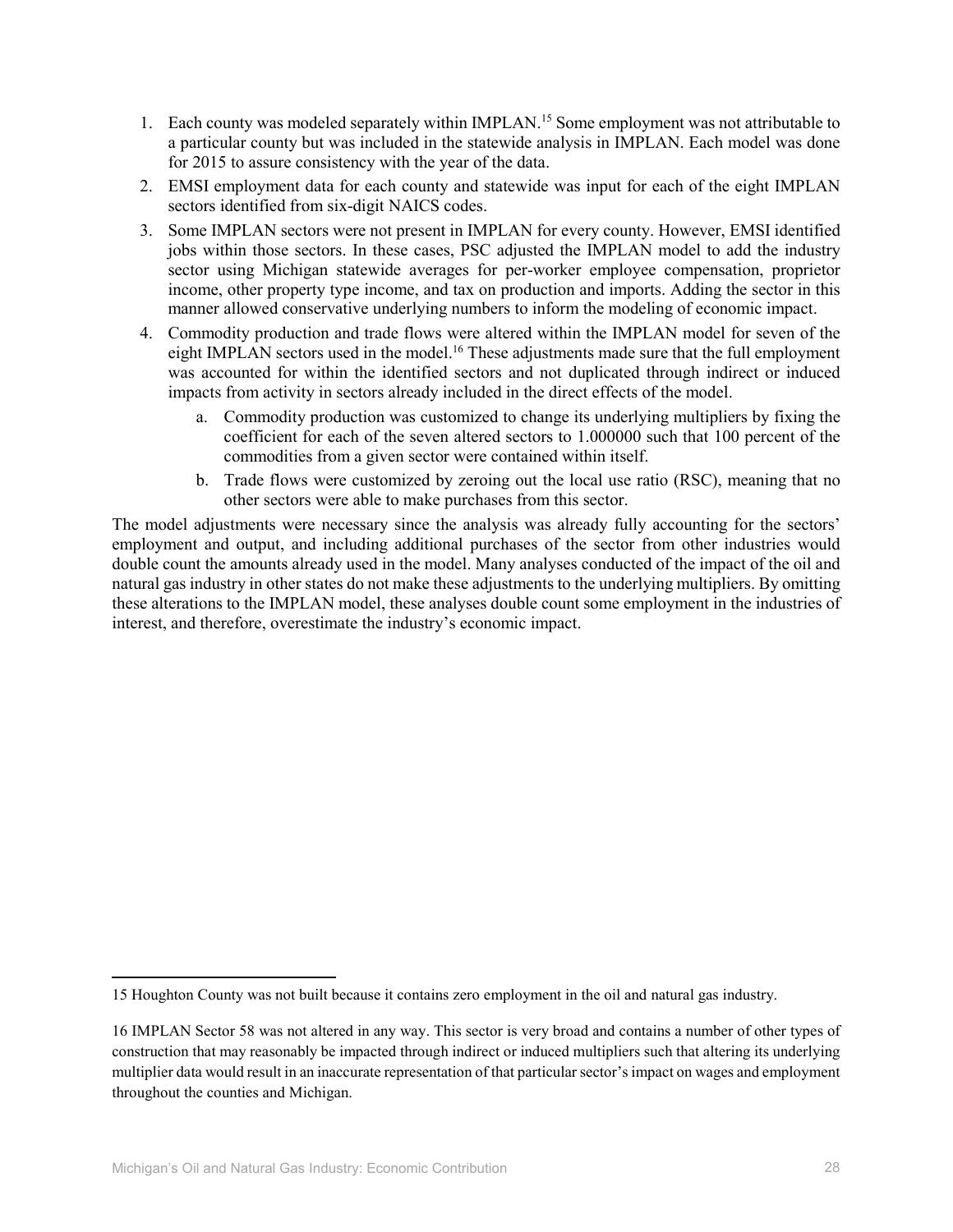# **Appendix B: Educational Institutions, by Occupation**

| <b>Occupation</b>                                                                | Institution                           | <b>Degree</b>                                            | <b>Degree</b><br><b>Completions</b><br>(2013) |
|----------------------------------------------------------------------------------|---------------------------------------|----------------------------------------------------------|-----------------------------------------------|
|                                                                                  |                                       | Award of less than 1<br>academic year                    | 0                                             |
| <b>Construction/Heavy</b><br>Equipment/Earthmoving<br><b>Equipment Operation</b> | Lansing Community College             | Award of at least 1 but<br>less than 2 academic<br>years | 5                                             |
|                                                                                  |                                       | Associates degree                                        | 5                                             |
|                                                                                  | <b>Grand Valley State University</b>  | Bachelor's degree                                        | 1                                             |
| Geochemistry                                                                     | Western Michigan University           | Bachelor's degree                                        | 1                                             |
|                                                                                  | <b>Albion College</b>                 | Bachelor's degree                                        | $\mathbf 0$                                   |
|                                                                                  | Calvin College                        | Bachelor's degree                                        | 1                                             |
|                                                                                  |                                       | Bachelor's degree                                        | 0                                             |
| <b>Geological and Earth</b>                                                      | University of Michigan-Ann Arbor      | Master's degree                                          | 0                                             |
| <b>Sciences/Geosciences, Other</b>                                               |                                       | Bachelor's degree                                        | $\mathbf 0$                                   |
|                                                                                  | Western Michigan University           | Master's degree                                          | 10                                            |
|                                                                                  |                                       | Doctors degree                                           | 2                                             |
|                                                                                  | Adrian College                        | Bachelor's degree                                        | 3                                             |
|                                                                                  | Albion College                        | Bachelor's degree                                        | 12                                            |
|                                                                                  | Calvin College                        | Bachelor's degree                                        | 2                                             |
|                                                                                  | <b>Central Michigan University</b>    | Bachelor's degree                                        | 8                                             |
|                                                                                  | Delta College                         | Associates degree                                        | $\mathbf{0}$                                  |
|                                                                                  | Eastern Michigan University           | Bachelor's degree                                        | 12                                            |
|                                                                                  | <b>Grand Rapids Community College</b> | Associates degree                                        | 0                                             |
|                                                                                  | <b>Grand Valley State University</b>  | Bachelor's degree                                        | 23                                            |
|                                                                                  | Hope College                          | Bachelor's degree                                        | 1                                             |
|                                                                                  | Lake Michigan College                 | Associates degree                                        | $\mathbf 0$                                   |
| Geology/Earth Science,                                                           | Lake Superior State University        | Bachelor's degree                                        | 1                                             |
| General                                                                          |                                       | Bachelor's degree                                        | 19                                            |
|                                                                                  | Michigan State University             | Master's degree                                          | 1                                             |
|                                                                                  |                                       | Doctors degree                                           | 3                                             |
|                                                                                  |                                       | Bachelor's degree                                        | $\overline{\mathbf{c}}$                       |
|                                                                                  | Michigan Technological University     | Master's degree                                          | $\overline{7}$                                |
|                                                                                  |                                       | Doctors degree                                           | $\overline{2}$                                |
|                                                                                  | Northern Michigan University          | Bachelor's degree                                        | $\sqrt{3}$                                    |
|                                                                                  |                                       | Bachelor's degree                                        | 29                                            |
|                                                                                  | University of Michigan-Ann Arbor      | Master's degree                                          | 9                                             |
|                                                                                  |                                       | Doctors degree                                           | 4                                             |
|                                                                                  | University of Michigan-Dearborn       | Bachelor's degree                                        | 6                                             |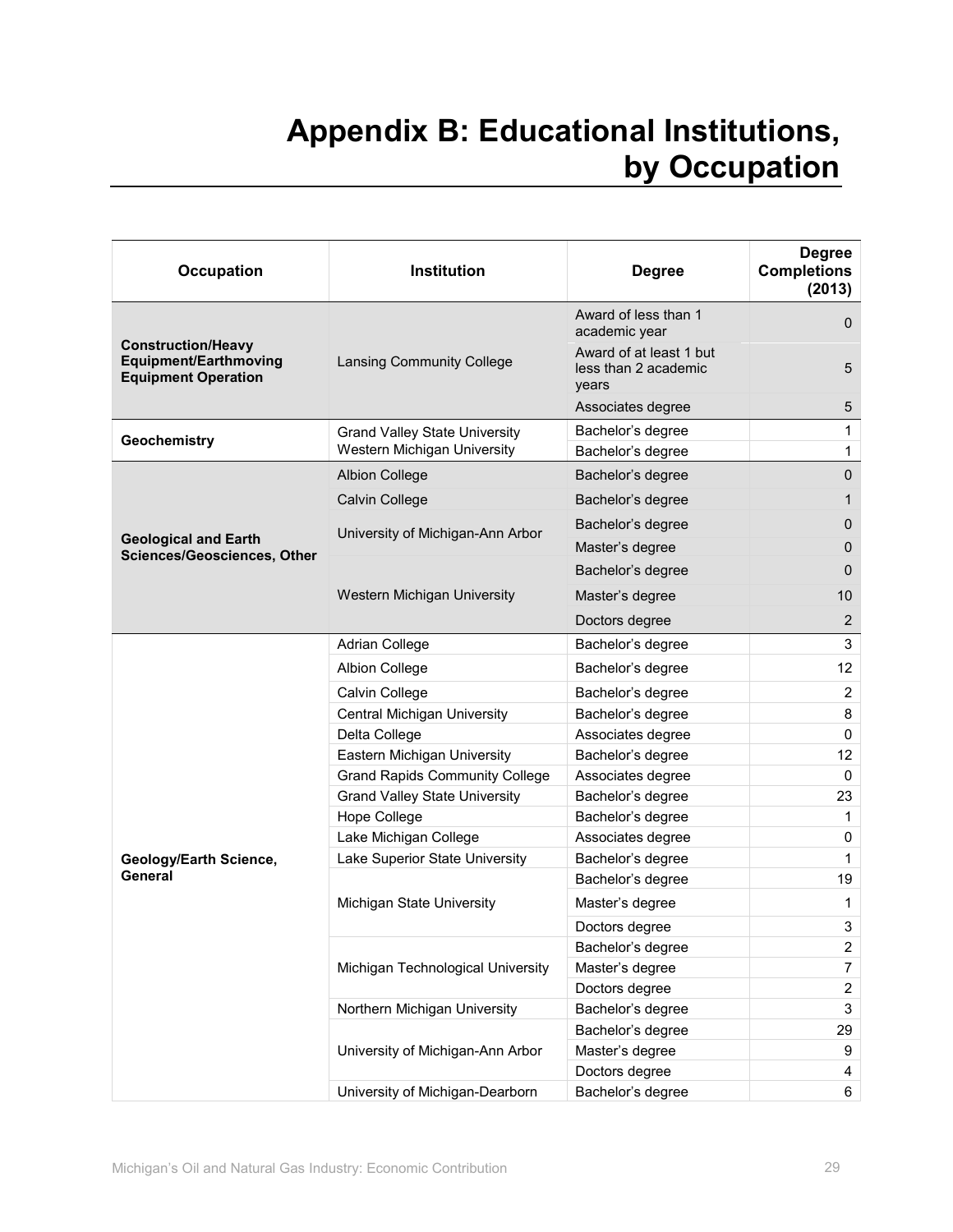|                                                                       |                                                          | Bachelor's degree                                        | 8              |
|-----------------------------------------------------------------------|----------------------------------------------------------|----------------------------------------------------------|----------------|
|                                                                       | Wayne State University                                   | Master's degree                                          | 1              |
|                                                                       |                                                          | Bachelor's degree                                        | 12             |
|                                                                       | Western Michigan University                              | Master's degree                                          | $\mathbf{1}$   |
|                                                                       |                                                          | Doctors degree                                           | 0              |
|                                                                       | Michigan State University                                | Bachelor's degree                                        | 0              |
|                                                                       |                                                          | Bachelor's degree                                        | 1              |
| <b>Geophysics and Seismology</b>                                      | Michigan Technological University                        | Master's degree                                          | 0              |
|                                                                       |                                                          | Doctors degree                                           | 1              |
|                                                                       | Western Michigan University                              | Bachelor's degree                                        | 1              |
| <b>Heavy/Industrial Equipment</b><br><b>Maintenance Technologies,</b> | Wayne County Community College<br><b>District</b>        | Award of at least 1 but<br>less than 2 academic<br>years | 0              |
| Other                                                                 | <b>Wayne County Community College</b><br><b>District</b> | Associates degree                                        | $\overline{2}$ |
|                                                                       | Central Michigan University                              | Bachelor's degree                                        | 0              |
|                                                                       | <b>Grand Rapids Community College</b>                    | Associates degree                                        | 0              |
| Oceanography, Chemical and<br><b>Physical</b>                         |                                                          | Bachelor's degree                                        | 0              |
|                                                                       | University of Michigan-Ann Arbor                         | Master's degree                                          | 0              |
|                                                                       |                                                          | Doctors degree                                           | 0              |
|                                                                       | Baker College Center for Graduate<br><b>Studies</b>      | Master's degree                                          | 0              |
|                                                                       | <b>Baker College Corporate Services</b>                  | Associates degree                                        | 0              |
|                                                                       |                                                          | Bachelor's degree                                        | 0              |
|                                                                       | Baker College of Auburn Hills                            | Bachelor's degree                                        | 0              |
|                                                                       | <b>Baker College of Cadillac</b>                         | Associates degree                                        | 0              |
|                                                                       |                                                          | Bachelor's degree                                        | 0              |
|                                                                       | Baker College of Clinton Township                        | Bachelor's degree                                        | $\overline{2}$ |
|                                                                       | Baker College of Flint                                   | Associates degree                                        | 0              |
|                                                                       |                                                          | Bachelor's degree                                        | $\overline{2}$ |
|                                                                       | Baker College of Jackson                                 | Bachelor's degree                                        | 0              |
|                                                                       | Baker College of Muskegon                                | Bachelor's degree                                        | 0              |
|                                                                       | Baker College of Owosso                                  | Bachelor's degree                                        | 0              |
| <b>Operations Management and</b>                                      | Baker College of Port Huron                              | Associates degree                                        | 0              |
| <b>Supervision</b>                                                    |                                                          | Bachelor's degree                                        | 0              |
|                                                                       | Central Michigan University                              | Bachelor's degree                                        | 6              |
|                                                                       |                                                          | Master's degree                                          | 0              |
|                                                                       | Davenport University                                     | Bachelor's degree                                        | 0              |
|                                                                       | Davenport University-Eastern<br>Region-Dearborn          | Bachelor's degree                                        | 0              |
|                                                                       | Davenport University-Eastern<br>Region-Warren            | Bachelor's degree                                        | 0              |
|                                                                       | Delta College                                            | Associates degree                                        | 0              |
|                                                                       | Ferris State University                                  | Award of less than 1<br>academic year                    | 11             |
|                                                                       |                                                          | Bachelor's degree                                        | 45             |
|                                                                       | <b>Kettering University</b>                              | Master's degree                                          | 19             |
|                                                                       | Lawrence Technological University                        | Bachelor's degree                                        | 0              |